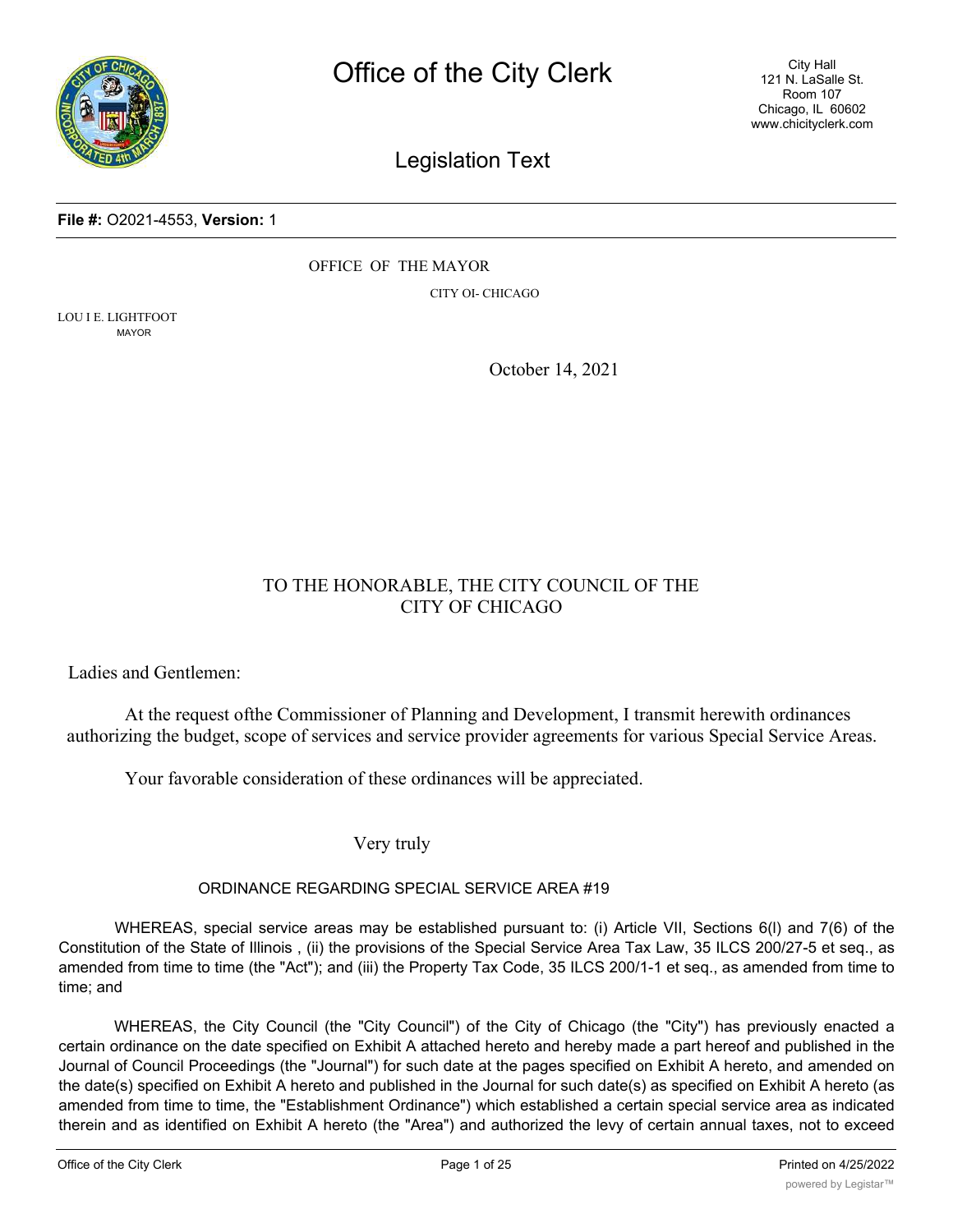the annual rate (the "Levy Cap") indicated therein and as described on Exhibit A hereto, of the equalized assessed value of the taxable property therein (the "Services Tax") to provide certain special services in and for the Area in addition to the services provided by and to the City generally as specified in the Establishment Ordinance (the "Special Services"); and

WHEREAS, the Establishment Ordinance provided for the appointment of a certain special service area commission for the Area (the "Commission") to advise the City Council regarding the amount of the Services Tax for the Area to be levied and for the purpose of recommending to the City Council for the Area: (i) a yearly budget based upon the costs of providing the Special Services; (ii) an entity to serve as service provider (the "Service Provider"); (iii) an agreement between the City and the Service Provider for the provision of Special Services to the Area (the "Service Provider Agreement"); and (iv) a budget to be included in the Service Provider Agreement (the "Budget") (the aforementioned items (i) through (iv) shall be known collectively herein as the "Recommendations"); and

WHEREAS, the Commission identified on Exhibit A hereto has heretofore prepared and transmitted to the Commissioner of Planning and Development (the "Commissioner") their Recommendations to the City Council, including the Budget attached hereto as Exhibit A; now, therefore,

BE IT ORDAINED BY THE CITY COUNCIL OF THE CITY OF CHICAGO AS FOLLOWS:

SECTION 1. Incorporation of Preambles. The preambles of this ordinance are hereby incorporated into this text as if set out herein in full.

SECTION 2. Appropriations. There is hereby appropriated the sum in the amount and for the purposes necessary to provide the Special Services in and for the Area , the estimated amount of miscellaneous income and the amount required to be raised by the levy of the Services Tax indicated on Exhibit A hereto: Collectable Levy, Estimated Loss Collection, Carryover Funds, TIF Rebate Fund, and Estimated Late Collections and Interest. ■

SECTION 3 Levy of Taxes. There is hereby levied pursuant to the provisions of: (i) Article VII, Sections 6(a) and 6(f)(2) of the Constitution of the State of Illinois; (ii) the Act; and (iii) the Establishment Ordinance, the sum of the "Total Requested Levy' indicated on Exhibit A

1 S //SIIARED/Finance/SSA/SSA-2021/Bill - 4. 5. 25, 29-2014/SSA #19/Levy Ordinance 2021

hereto as the amount of the Services Tax for the Area for the tax year 2021.

SECTION 4. Filing. The City Clerk ofthe City (the "City Clerk") is hereby ordered and directed to file in the Office ofthe County Clerk of Cook County, Illinois (the "County Clerk") a certified copy of this ordinance on or prior to December 28, 2021, and the County Clerk shall thereafter extend for collection together with all other taxes to be levied by the City , the Services Tax herein provided for, said Services Tax to be extended for collection by the County Clerk for the tax year 2021 against all the taxable property within the Area, the amount ofthe Services Tax herein levied to be in addition to and in excess of all other taxes to be levied, and extended against all taxable property within the Area.

SECTION 5. Service Provider Agreement. The Commissioner, or a designee of the Commissioner (each, an "Authorized Officer"), are each hereby authorized, subject to approval by the Corporation Counsel<sup>1</sup> as to form and legality, to enter into, execute and deliver a Service Provider Agreement as authorized herein with the entity indicated on Exhibit A hereto as the Service Provider, for a one-year term in form acceptable to such Authorized Officer, along with such other supporting documents, if any, as may be necessary to carry out and comply with the . provisions of the Service Provider Agreement. The Budget shall be attached to the Service Provider Agreement as an exhibit. Upon the execution of the Service Provider Agreement and the receipt of proper documentation, the Authorized Officer and the City Comptroller are each hereby authorized to disburse the sum appropriated pursuant to Section 2 above to the Service Provider in consideration for the provision of the Special Services described in the Budget. The Department of Planning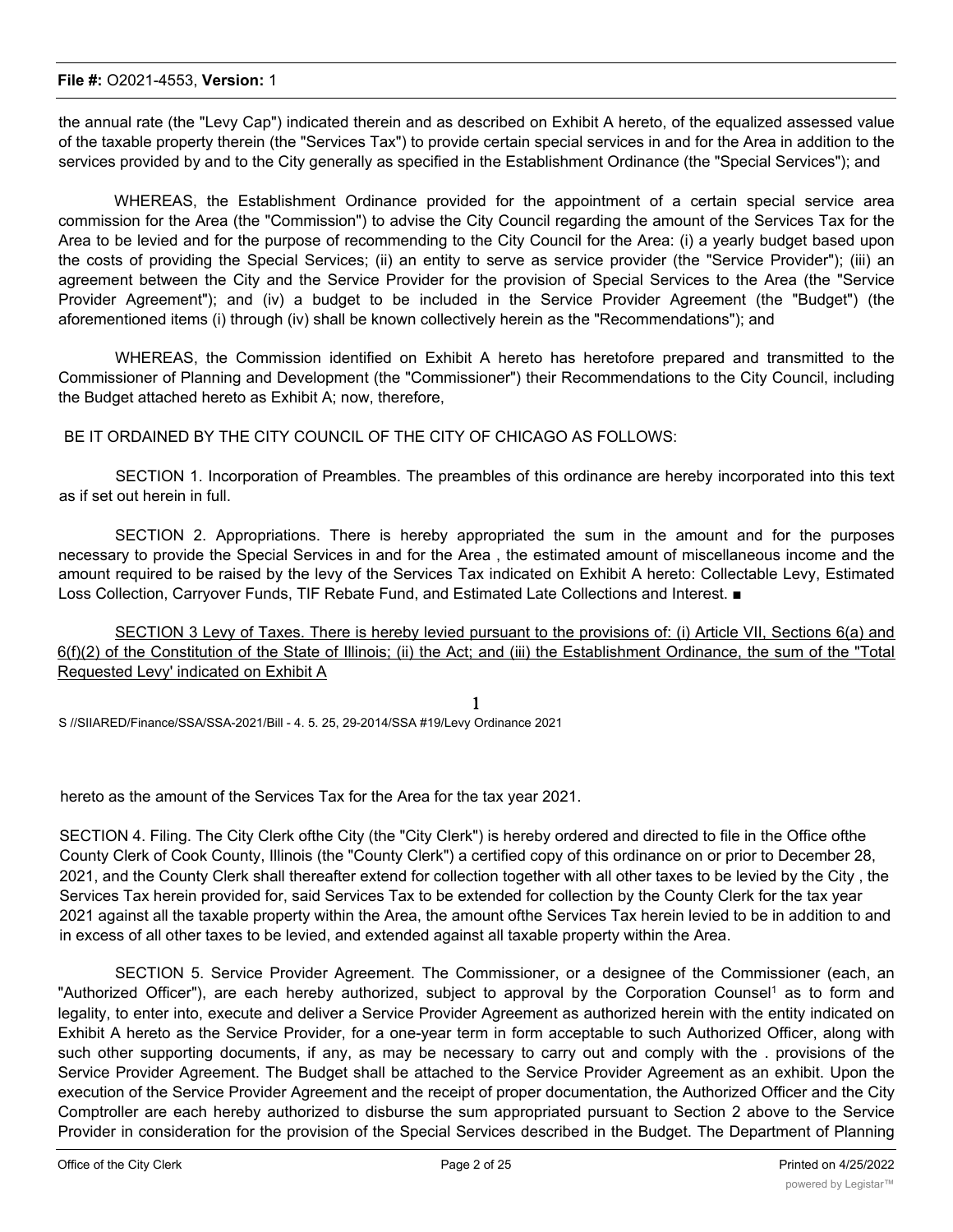and Development shall promptly make a copy of the executed Service Provider Agreement (and any amendments thereto) readily available for public inspection. The Authorized Officer is also authorized to sign amendments to the Service Provider Agreement entered into pursuant to this Section 5 so long as such amendments do not alter the identity of the Service Provider and/or the amounts appropriated and/or levied pursuant to Sections 2 and 3 hereof.

SECTION 6. Enforceability. If any section, paragraph or provision of this ordinance shall be held to be invalid or unenforceable for any reason, the invalidity or unenforceability of such section, paragraph or provision shall not affect any ofthe remaining provisions of this ordinance.

SECTION 7. Conflict. This ordinance shall control over any provision of any other ordinance, resolution, motion or order in conflict with this ordinance, to the extent of such conflict.

SECTION 8. Publication. This ordinance shall be published by the City Clerk, in special pamphlet form, and made available in her office for public inspection and distribution to members of the public who may wish to avail themselves of a copy of this ordinance.

SECTION 9. Effective Date. This ordinance shall take effect 10 days after its passage and publication.

2 S //SHARED/Finance/SSA/SSA-2021/Bill - 4, 5. 25. 29-2014/SSA #19/l\_evy Ordinance 2021

### EXHIBIT A SPECIAL SERVICE AREA #19

|    | Area Levy Cap | <b>Total Requested Levy</b> | Commission                  |
|----|---------------|-----------------------------|-----------------------------|
| 19 | 0.833%        | \$303,935                   | <b>Howard Street</b>        |
|    |               |                             | <b>Special Service Area</b> |
|    |               |                             | Commission                  |

Service Provider

DevCorp North dba Rogers Park Business Alliance

Establishment Ordinance Date: October 28, 1997 Journal pages: pages 54385 through 54400

Amendment(s) to Establishment Ordinance Date: November 8, 2006 Journal pages: pages 90895 through 90978

See attached Budget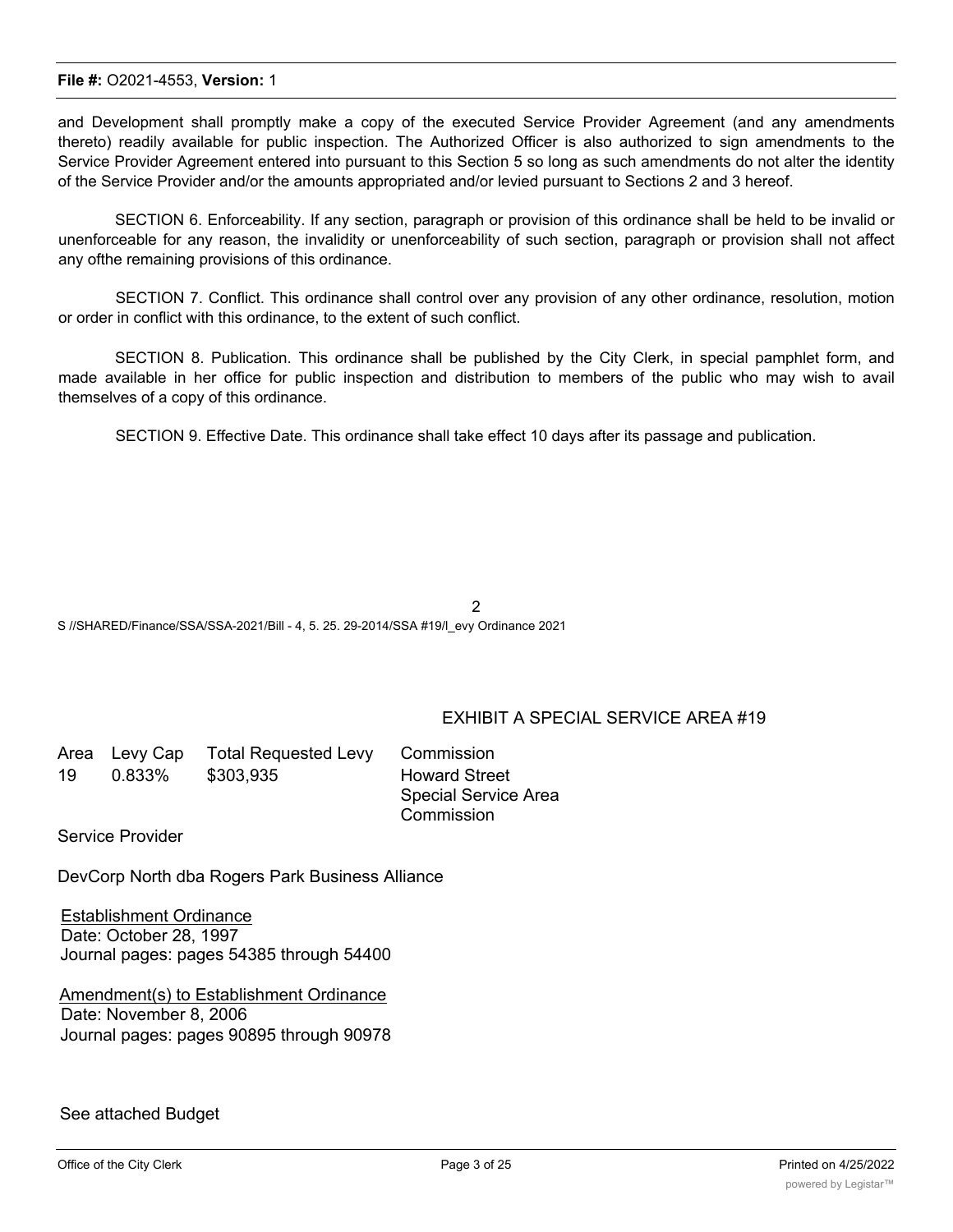3

S //SHARED/Finance/SSA/SSA-2021/Bill - 4, 5, 25, 29-2014/SSA #19/Levy Ordinance 2021

#### **Exhibit A Budget**

# ; Special Service Area #

Howard/Jarvis SSA19

2022 BUDGET SUMMARY .V.  $V:V \geq n$ 

Budget and Services Penocl January 1. 2022 through December 31. 2022 2021 Levy

CATEGORY ' (Funded Categories Comprise . Scopo ot Services)

1.00 Customer<br>Attraction<br>2.00 Public Way Aesthetics i3.00Suitalnability and ! Public Places 4.00 Economic/ (Bualnoss.Djdyolopmorit<br>^T\*wic;H8alth ami I Safolly Programs

' 6.00 SSA Management

17.00 P«rs6nricl I GRAND I TOTALS

Sub-total

Lsyy Total!

Collectable Levy

\$81,800 \$99,860.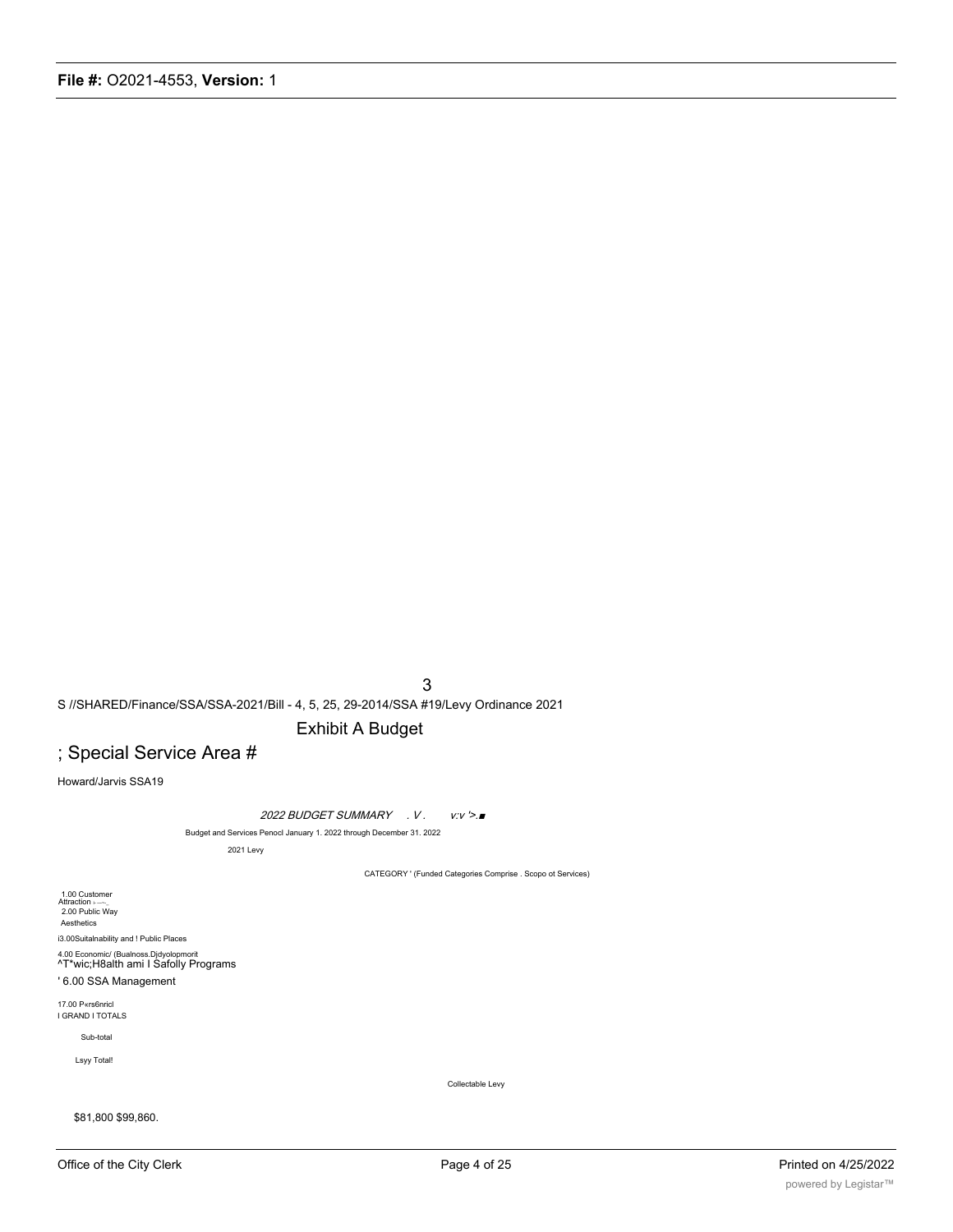#### \$2,500; 310,500 \$5,000 \$33,770 \$54;974i \$288,404-

\$303,935

- and Interest

\$70,000 \$15,400 \$1,000 \$3,000' \$3,000 \$0:

SO; \$0' \$0: \$0 \$0 \$0 \$0

Estimated Carryover TIF Rebate ' Late Fund # 'Collections Funds

#### \$15,531 \$0 \$0 SO, \$0 \$0

#### \$92,400  $$0'$

 $$0|$ 

#### $$15,531;$

Total All Sources

#### \$180,862, \$117,260.

\$3,500 \$13,500-

#### \$8,000'

\$33,770 \$54,974'

#### \$411,866;

LEVY ANALYSIS : Estimated 2021 EAv\* : Authorised Tax Rate Cap : Maximum Potential Levy I limited By Rate Cap: Roquested 2021 Levy Amount. "Estimated Tax Rato'to Generato 2020 Lovy \$45,778,9B7

\$303,936: 0.6530%

#### LEVY CHANGE FROM PREVIOUS YEAR

.2020 Lovy Total (in 2021 budget) 2021 Levy Tola! (in 2022 budget)

Percentage cnange j ^^^V.^IS'A Community meeting roquirea It levy amount increasus grantor ttwn 5% from prov:oui lovy.

\$190,186 592,400<br>'. CARRYOVER CALCULATION 2021 Budget Total Carryover request for 2022 Percent.-iae 23.681V

> Must ve less then 25% CITY OF CHICAGO ECONOMIC DISCLOSURE STATEMENT AND AFFIDAVIT

#### **SECTION I~GENERAL INFORMATION**

A. Legal name of the Disclosing Party submitting this EDS. Include d/b/a/ if applicable:

A.  $b*VCWr > N6/h$ ,  $d(po^{\wedge} 9-qyLf)$ 

 $V^{\wedge}$ s't/ $^{\wedge}$ esg MSiGMC-P

Check ONE of the following three boxes:

Indicate whether the Disclosing Party submitting this EDS is: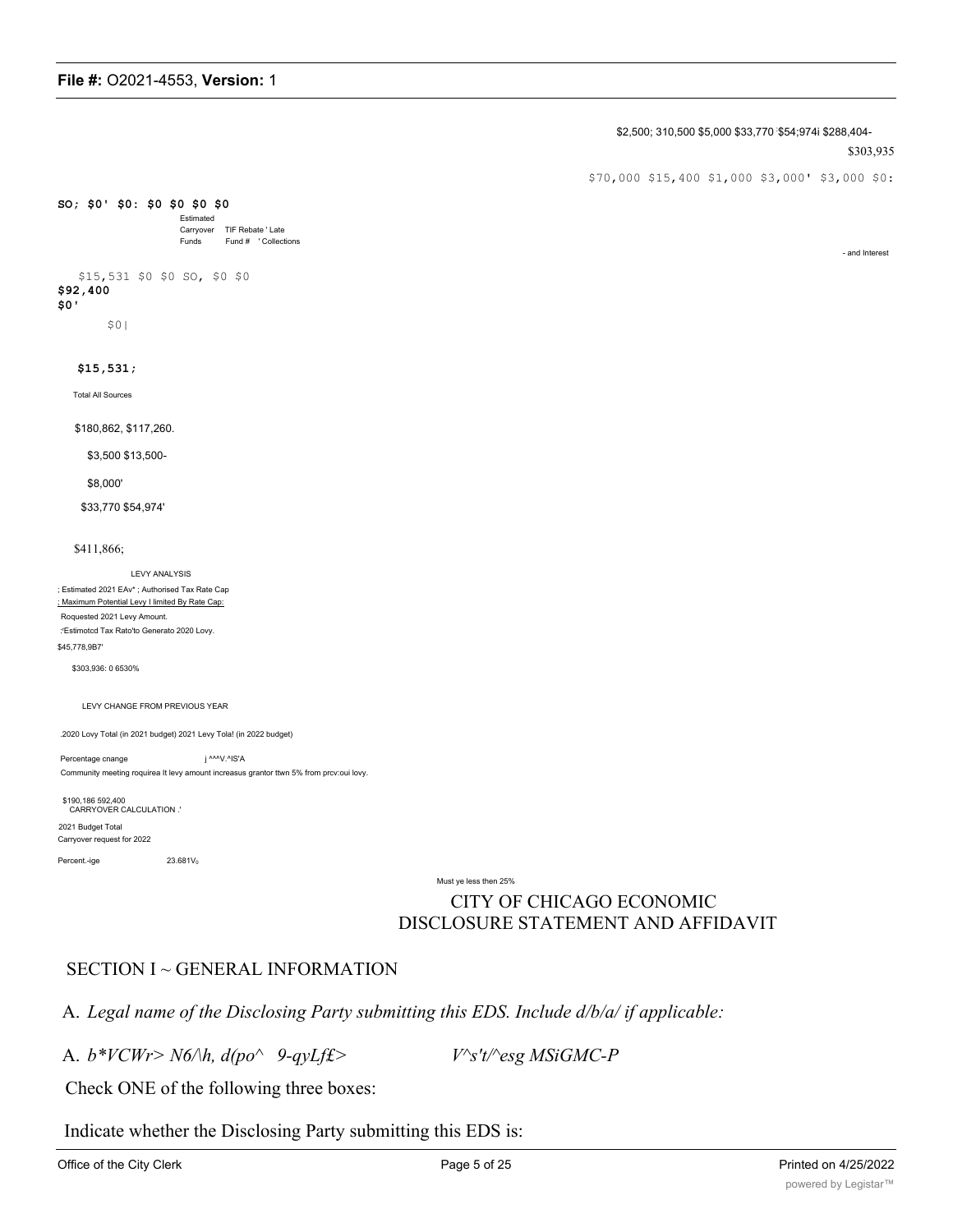1. the Applicant OR

2. [ ] a legal entity cunently holding, or anticipated to hold within six months after City action on the contract, transaction or other undertaking to which this EDS pertains (referred to below as the "Matter"), a direct or indirect interest in excess of 7.5% in the Applicant. State the Applicant's legal name:

OR

3.  $\lceil$  a legal entity with a direct or indirect right of control of the Applicant (see Section 11(B)(1)) State the legal name of the entity in which the Disclosing Party holds a right of control:

B. Business address of the Disclosing Party:  $|H^*$ -l% Ui - lNWs» -  $\leq g$ CKycc $\setminus$ t~j o j I U- U?Q to '2^6

C. Telephone: Tf3 S07, STV8:\$~ Fax: ffj jTo^-^q %<( Email: SpKd ep rpb><^ -oro^

D. Name of contact person:

E. Federal Employer Identification No. (if you have one):

F. Brief description of the Matter to which this EDS pertains. (Include project number and location of

F. property, if applicable):  $\sim$  b^cV-prwJrA. (i^c\*•  $\sim$ /(^^,oness Alt". <-kc\*2 ;|o eA^r  $\wedge$ sfe H .

G. *Which City agency or department is requesting this EDS? ^frm r> £j D Q\fQ [o^>{^\<.v\,T~*

If the Matter is a contract being handled by the City's Department of Procurement Services, please complete the following:

Specification li and Contract #

Vcr.2018-1 Pagel of 15

# SECTION II - - DISCLOSURE OF OWNERSHIP INTERESTS

# A. NATURE OF THE DISCLOSING PARTY

[ ] Person

[ ] Publicly registered business corporation

[ J Privately held business coiporation

[] Sole proprietorship

[ ] General partnership

[ ] Limited partnership

[ ] Trust

1. Indicate the nature of the Disclosing Pc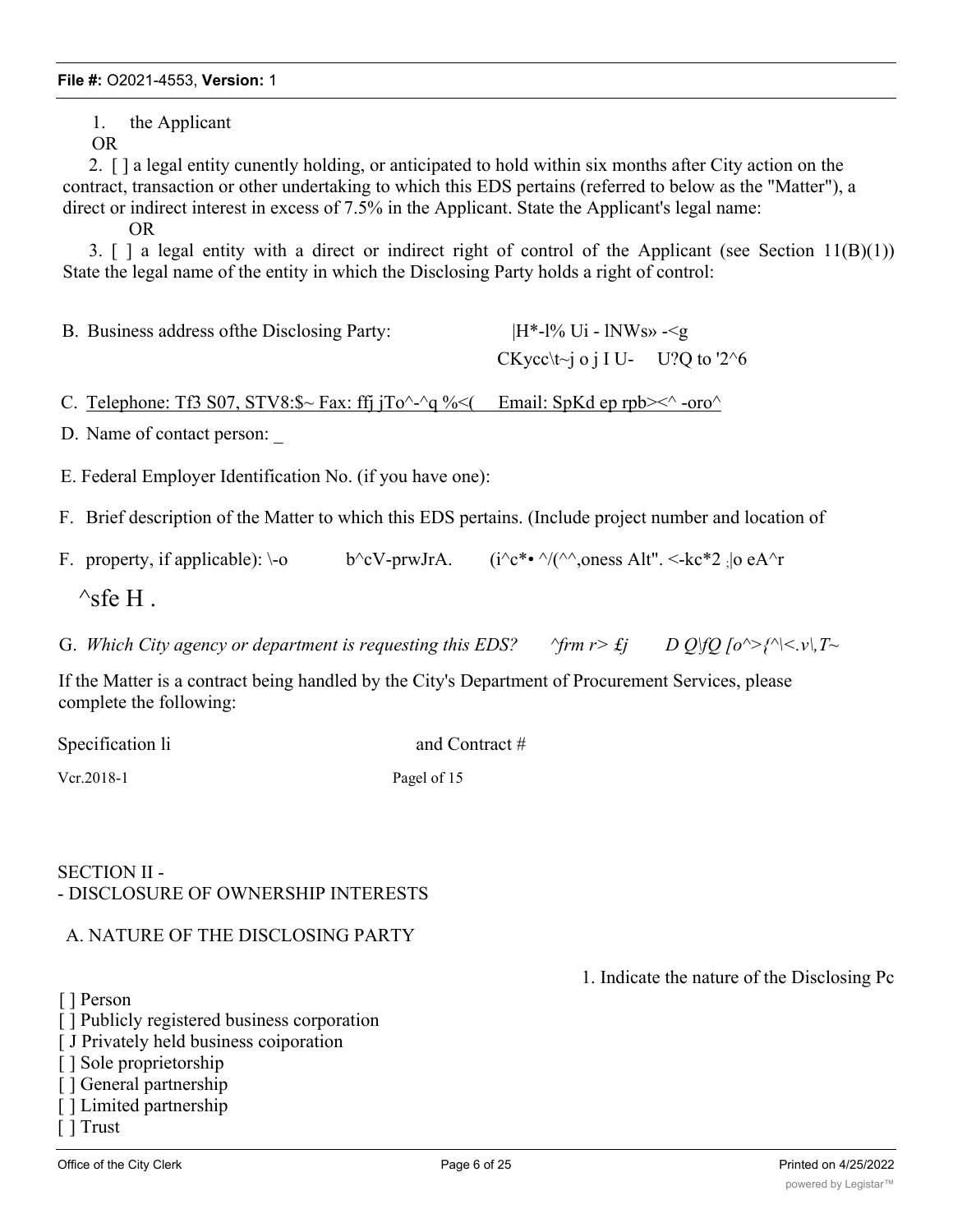ty:

[] Limited liability company [ ] Limited liability partnership [ ] Joint venture IXI Not-for-profit corporation (Is the not-for-profit corporation also a  $501(c)(3)$ )? pcJYes  $\left[ \begin{array}{cc} \text{No} \end{array} \right]$  Other (please specify)

2. For legal entities, the state (or foreign country) of incorporation or organization, if applicable:

UUad\a :

3. For legal entities not organized in the State of Illinois: Has the organization registered to do business in the State of Illinois as a foreign entity?

[ ] Yes [ ] No (XJ Organized in Illinois

B. IF THE DISCLOSING PARTY IS A LEGAL ENTITY:

1. List below the full names and. titles, if applicable, of: (i) all executive officers and all directors of the entity; (ii) for not-for-profit corporations, all members, if any, which are legal entities (if there are no such members, write "no members which are legal entities"); (iii) for trusts, estates or other similar entities, the trustee, executor, administrator, or similarly situated party; (iv) for general or limited partnerships, limited liability companies, limited liability partnerships or joint ventures, each general partner, managing member, manager or any other person or legal entity that directly or indirectly controls the day-to-day management of the Applicant.

NOTE: Each legal entity listed below must submit an EDS on its own behalf.

Name Title

2. Please provide the following information concerning each person or legal entity having a direct or indirect, current or prospective (i.e. within 6 months after City action) beneficial interest (including ownership) in excess of 7.5% ofthe Applicant. Examples of such an interest include shares in a corporation, partnership interest in a partnership or joint venture, interest ofa member or manager in a

Page 2 of IS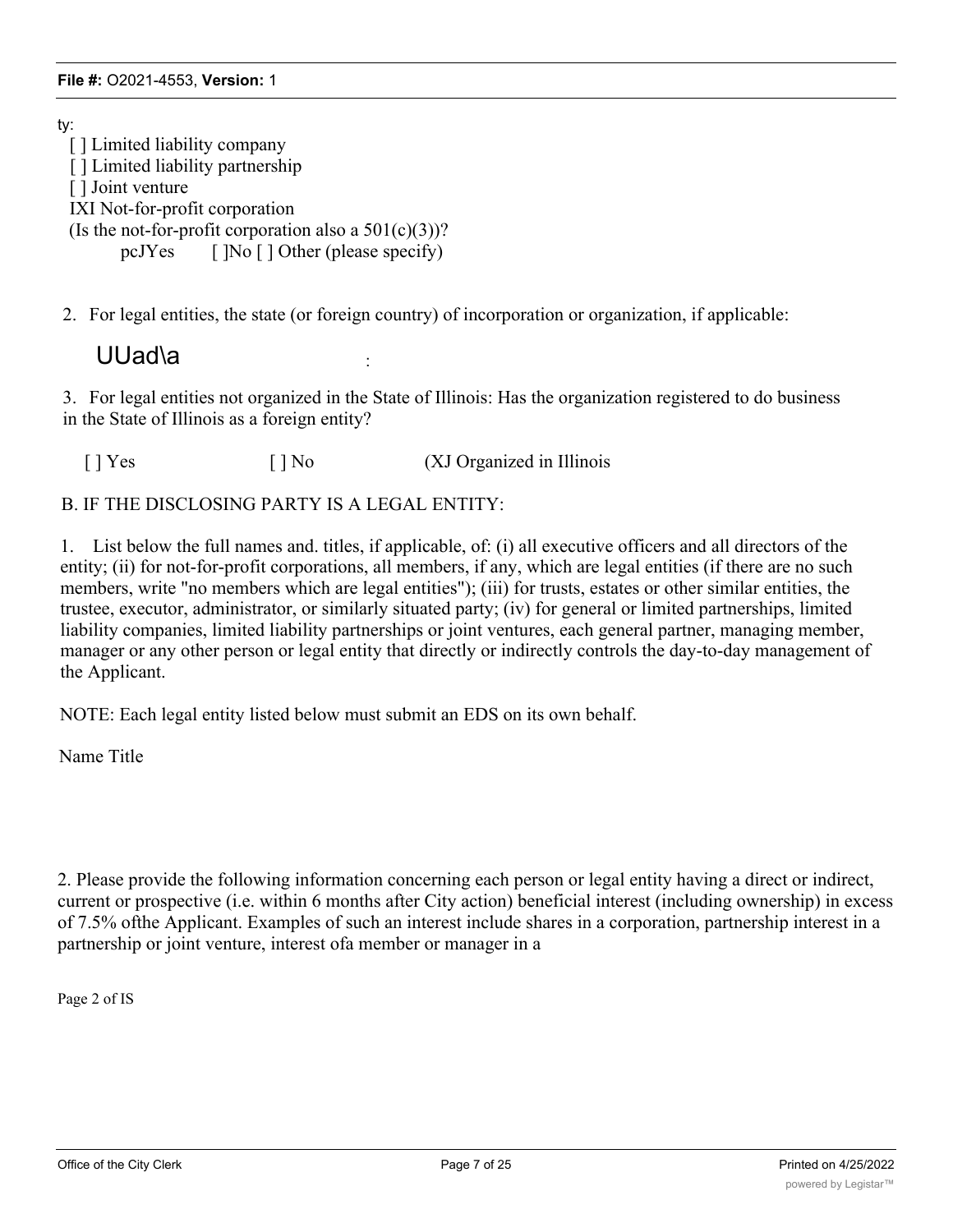#### **Strengthening Business, Building Community.**

Snruji puce Executive Director

#### **Rogers Park Business Alliance 2022 Board of Directors**

RPBA Board of Directors

ReliiJ Rodriguez President Chicago Inlo Tech

Hussain Ohartpuri 1st Vice President CIBC

Jack Swenson 2nd Vice President Jack Swonson & Assoc.

Surumur Roberts 1roasurer Loyola University. Chicago

Siraj Aslaharn **Secretary** Tho Lakota Group

Mina Cardenas Wintrust Royers Park

Prudence Faklaris Honeyboar CafC

Dale Forties Chicago Upholstery & Drapory Company

Terry Ganl Third Coast Comics

Dorothy Gregory Rogers Park Resident & Activist

Scott Holtz T/n: Hollz Group

Mark Keppy ©properties

Anlliony Mesok Bark Place

Hector Morales Law Offices of Hector Morales. PC

Peler Nicholas Nicholas t)c:::i}.;it Collaborative

**Belia Rodriguez (22) - President Hussain Bhanpuri (21) - 1st Vice President John (Jack) Swenson (22) - 2nd Vice President Summur Roberts (21) - Treasurer Siraj Asfahani (21) - Secretary Mina Cardenas (22) Prudence Faklaris (23) Dale Forbes (22) Terry Gant (22) Dorothy Gregory (22)** Scott Holtz (21) Mark Keppy (22) **Anthony Mesok (22) Hector Morales (21) Peter Nicholas (21) Gabriela Ramirez (22) Sandi Price- Executive Director**

Bank

Gabriela Ramirez eta Espainiaren 19a - Antonio Byline eta Espainiaren 19a - Antonio Barriera eta Espainiaren 1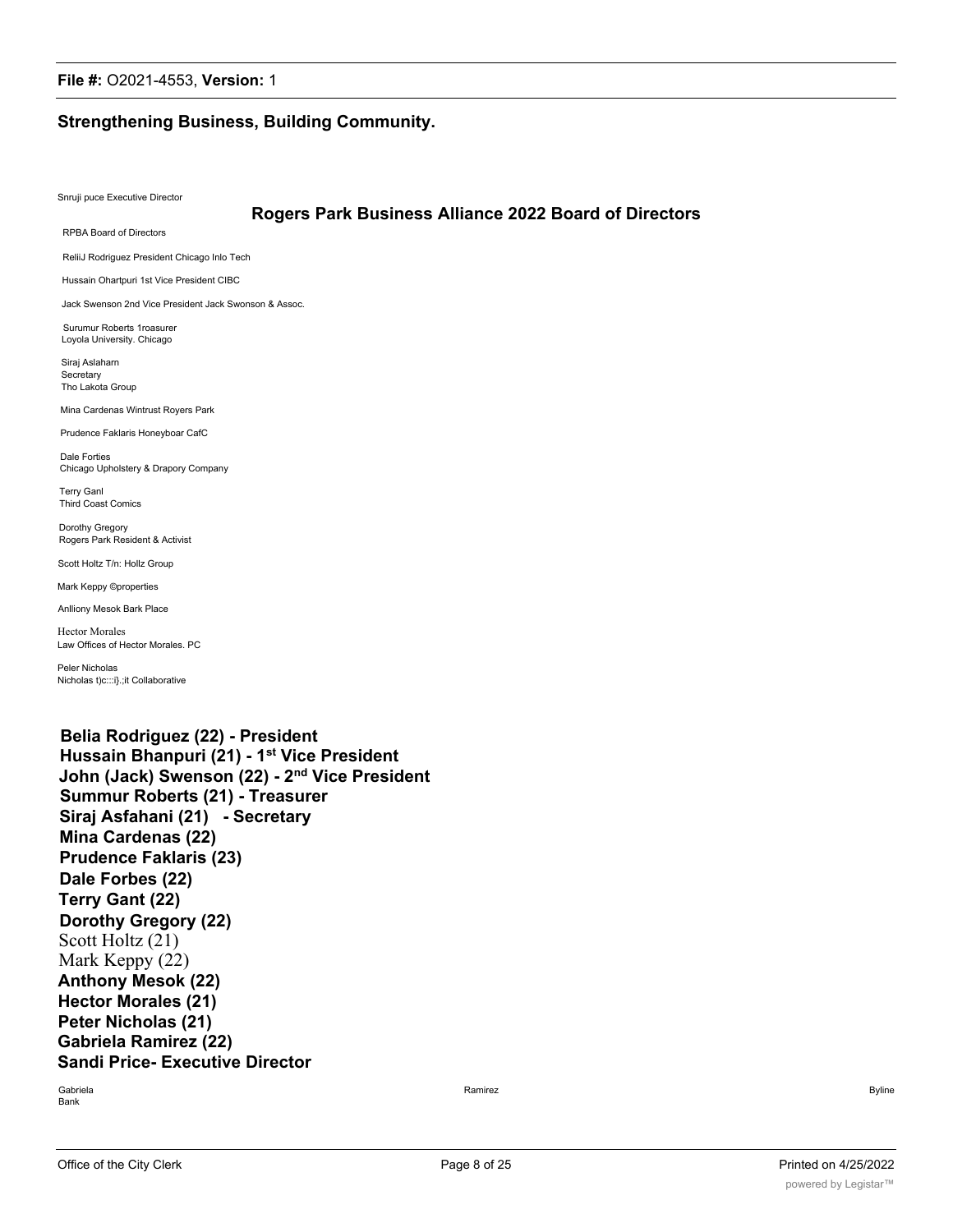14-U) W. Morse Ave., Chicago, IL 60626 773.50(5.5885 iiifo@rpba.ot(j www.rpba.orff <http://www.rpba.orff>

limited liability company, or interest ofa beneficiary ofa trust, estate or other similar entity. If none, state "None."

NOTE: Each legal entity listed below may be required to submit an EDS on its own behalf.

Name Business Address **Percentage Interest in the Applicant** 

**No^&**

# SECTION in - INCOME OR COMPENSATION TO, OR OWNERSHIP BY, CITY ELECTED OFFICIALS

Has the Disclosing Party provided any income or compensation to any City elected official during the 12-month period preceding the date of this EDS? [ ] Yes §(1 No

Does the Disclosing Party reasonably expect to provide any income or compensation to any City elected official during the 12-month period following the date of this EDS?  $\lceil \cdot \rceil$  Yes  $\lceil \cdot \rceil$  No

If "yes" to either of the above, please identify below the name(s) of such City elected official(s) and describe such income or compensation:

Does any City elected official or, to the best of the Disclosing Party's knowledge after reasonable inquiry, any City elected official's spouse or domestic partner, have a financial interest (as defined in Chapter 2-156 ofthe Municipal Code of Chicago ("MCC")) in the Disclosing Party? []Ycs j!<]No

If "yes," please identify below the name(s) of such City elected official(s) and/or spouse(s)/domestic partner (s) and describe the financial interest(s).

# SECTION IV -- DISCLOSURE OF SUBCONTRACTORS AND OTHER RETAINED PARTIES

The Disclosing Party must disclose the name and business address of each subcontractor, attorney, lobbyist (as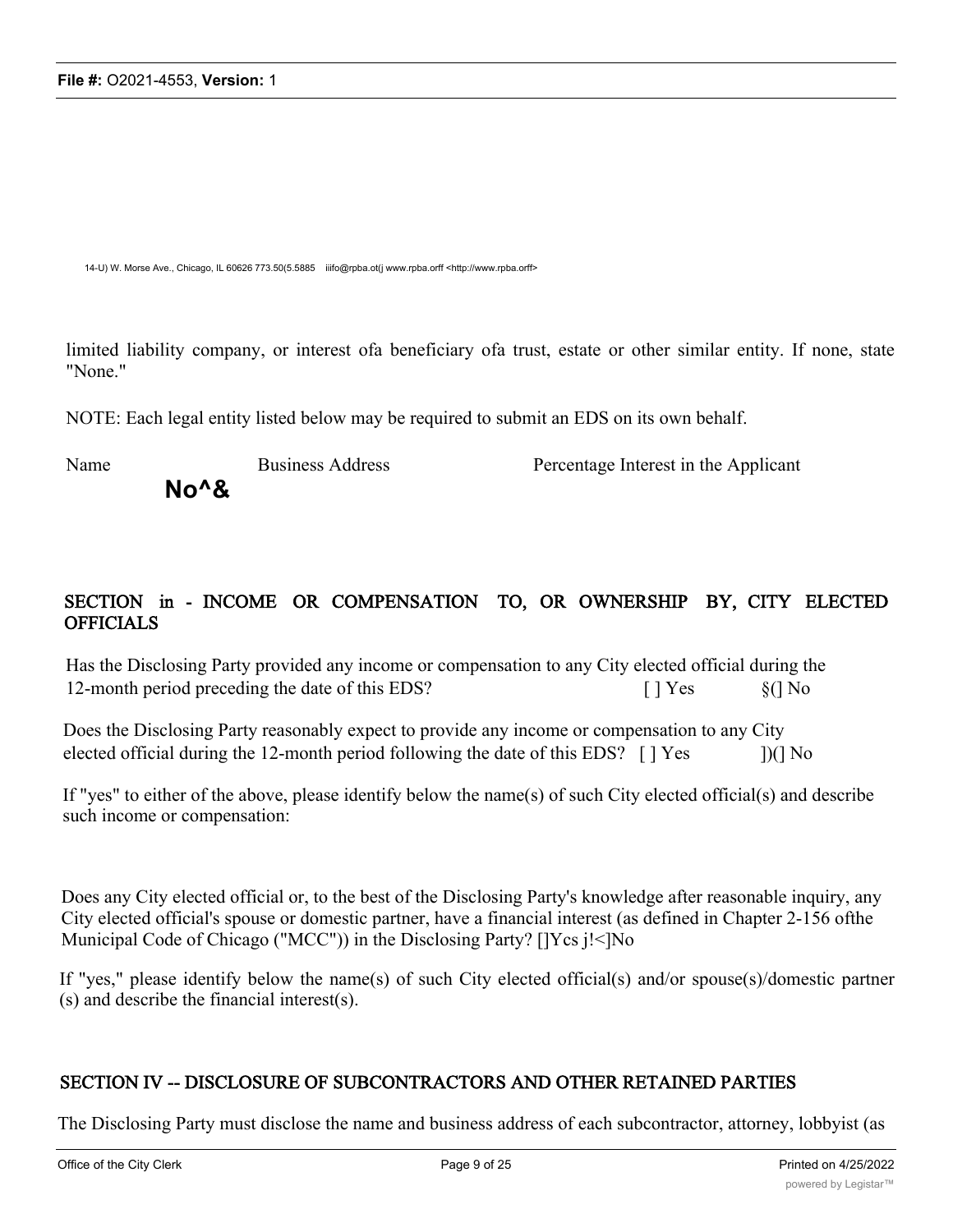defined in MCC Chapter 2-156), accountant, consultant and any other person or entity whom the Disclosing Party has retained or expects to retain in connection with the Matter, as well as the nature of the relationship, and the total amount of the fees paid or estimated to be paid. The Disclosing Party is not required to disclose employees who are paid solely through the Disclosing Party's regular payroll. If the Disclosing Party is uncertain whether a disclosure is required under this Section, the Disclosing Party must either ask the City whether disclosure is required or make the disclosure.

Page 3 of 15

|                 | Name (indicate whether Business Relationship to Disclosing Party Fees (indicate whether |                              |
|-----------------|-----------------------------------------------------------------------------------------|------------------------------|
|                 | retained or anticipated Address (subcontractor, attorney,                               | paid or estimated.) NOTE:    |
| to be retained) | lobbyist, etc.)                                                                         | "hourly rate" or "t.b.d." is |
|                 |                                                                                         | not an acceptable response.  |

(Add sheets if necessary)

# [ ] Check here if the Disclosing Party has not retained, nor expects to retain, any such persons or

# entities. SECTION V -- CERTIFICATIONS

### A. COURT-ORDERED CHILD SUPPORT COMPLIANCE

Under MCC Section 2-92-415, substantial owners of business entities that contract with the City must remain in compliance with their child support obligations throughout the contract's term.

Has any person who directly or indirectly owns 10% or more of the Disclosing Party been declared in arrearage on any child support obligations by any Illinois court of competent jurisdiction?

[ ] Yes [ ] No [X] No person directly or indirectly owns 10% or more of the Disclosing Party.

If "Yes," has the person entered into a court-approved agreement for payment of all support owed and is the person in compliance with that agreement?

 $[$  | Yes  $[$  | No

### B. FURTHER CERTIFICATIONS

1. [This paragraph 1 applies only if the Matter is a contract being handled by the City's Department of Procurement Services.] In the 5-year period preceding the date of this EDS, neither die Disclosing Party nor any Affiliated Entity [see definition in (5) below] has engaged, in connection with the performance of any public contract, the services of an integrity monitor, independent private sector inspector general, or integrity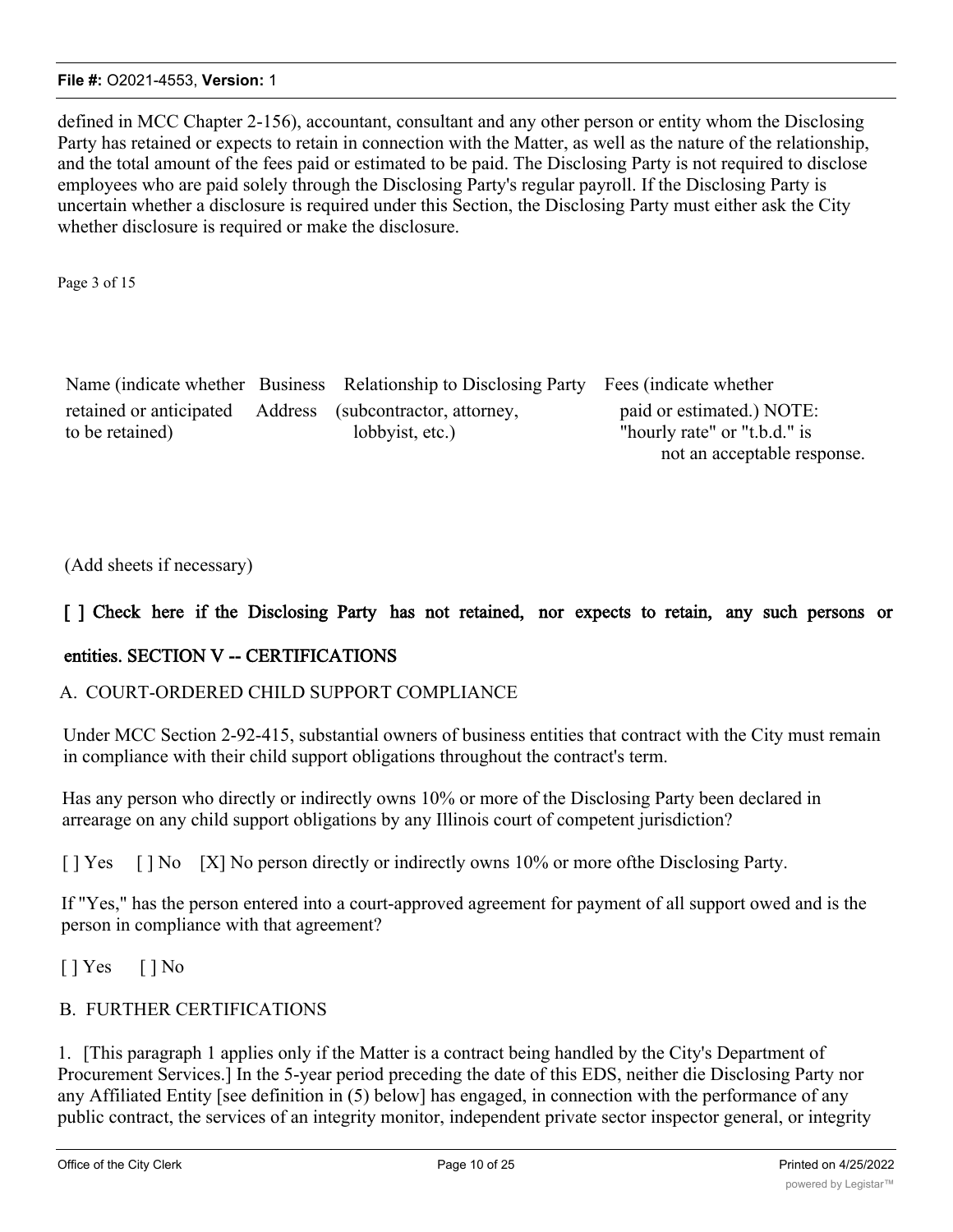compliance consultant (i.e., an individual or entity with legal, auditing, investigative, or other similar skills, designated by a public agency to help the agency monitor the activity of specified agency vendors as well as help the vendors reform their business practices so they can be considered for agency contracts in the future, or continue with a contract in progress).

2. The Disclosing Party and its Affiliated Entities are not delinguent in the payment of any fine, fee, lax or other source of indebtedness owed to the City of Chicago, including, but not limited to, water and sewer charges, license fees, parking tickets, property taxes and sales taxes, nor is the Disclosing Party delinquent in the payment of any tax administered by the Illinois Department of Revenue.

Page 4 of 15

```
a) a > -2 o co<br>-o o>uj c cq<br>oo c a. cu cu
     COCO - E<br>•5 - if 5L>P 3 .t C m ^{\circ} O o xi ™ CO > o rj
      \mathbf c\mathcal{E}_{a}^{\circ}ra E
     CO" I/I 10
 ai o>
 S cr»
  1t ii
S_8 h a:<br>03 (/) to O f x> x)
      \leftarrow o P
             \mathbf{c}E^{2D}E o o
             D) CCQw \ll\gtCOc'co
             15 CQ CD
            c'c
            \sum_{i=1}^{k}\tilde{0}CO"J f < t
```
 $0 < 3$  o: a ta <

5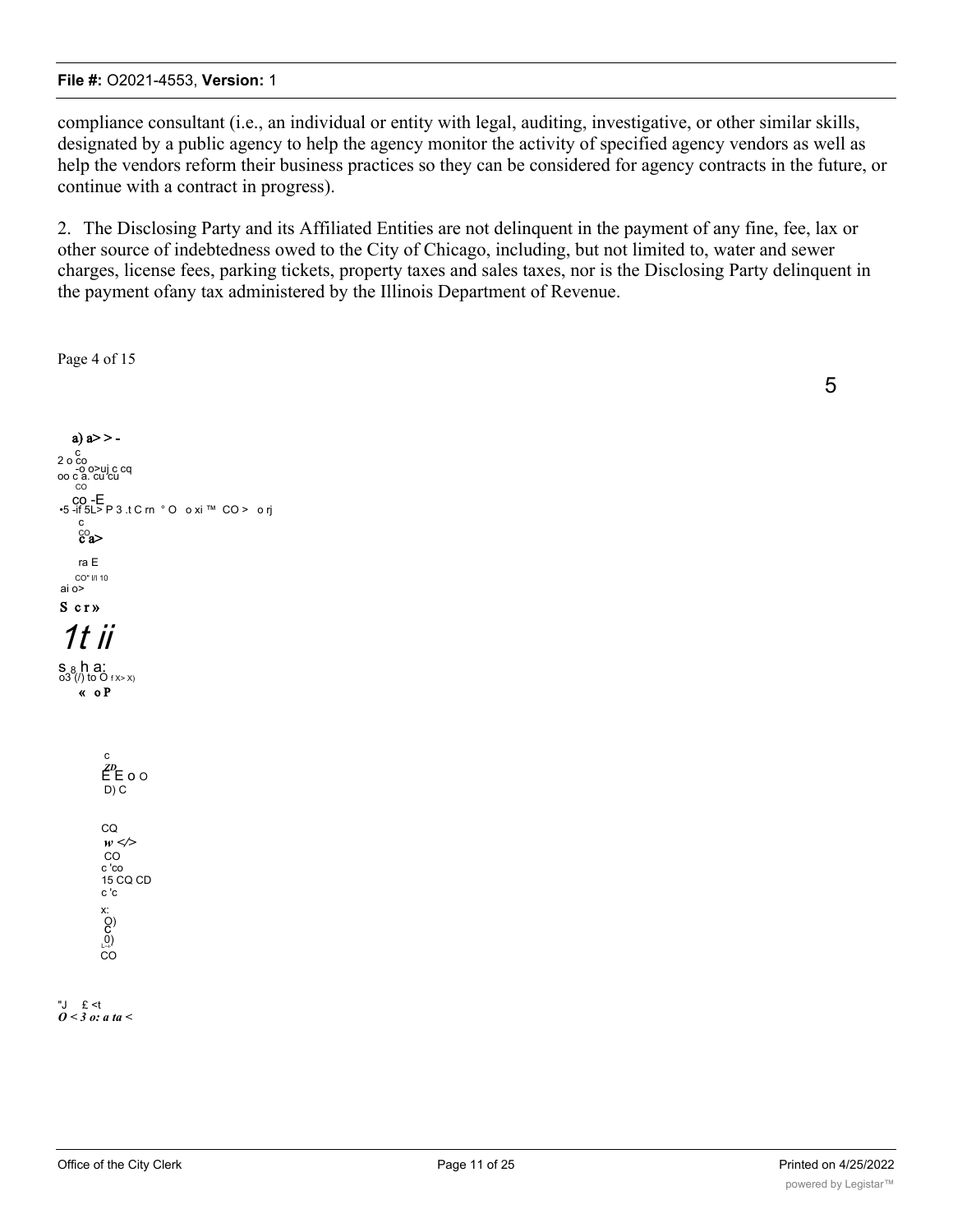

 $< 00$ 

to Ij co r: ro a TD

 $^{\wedge}$  J2 2 t>  $\frac{1}{2}$  $\overline{1}$  $\mathbb{P}^{\mathbf{H}}$  ,  $\mathbb{P}^{\mathbf{H}}$  ,  $\mathbb{P}^{\mathbf{H}}$  $\sim$  $\mathbf{e}$  ...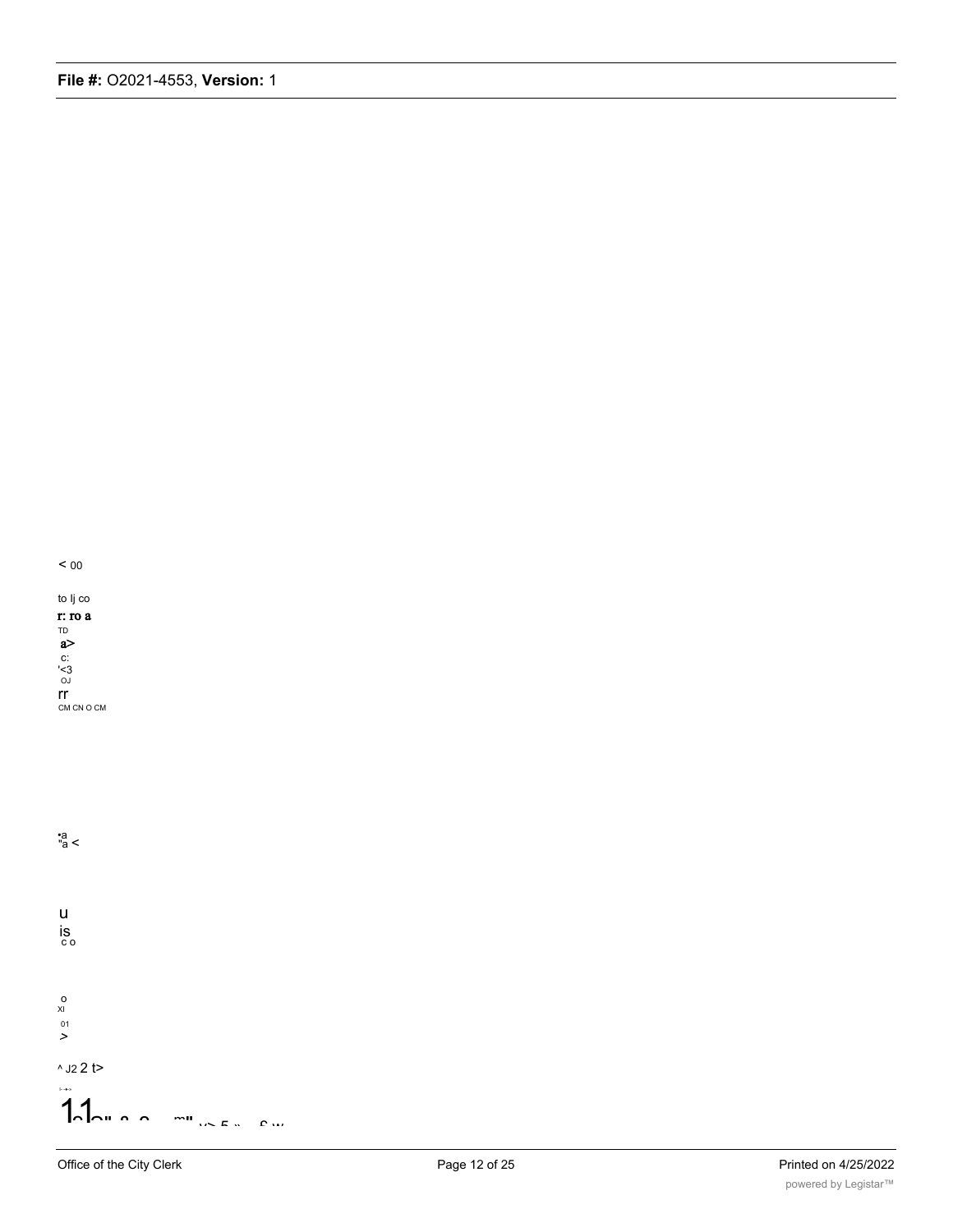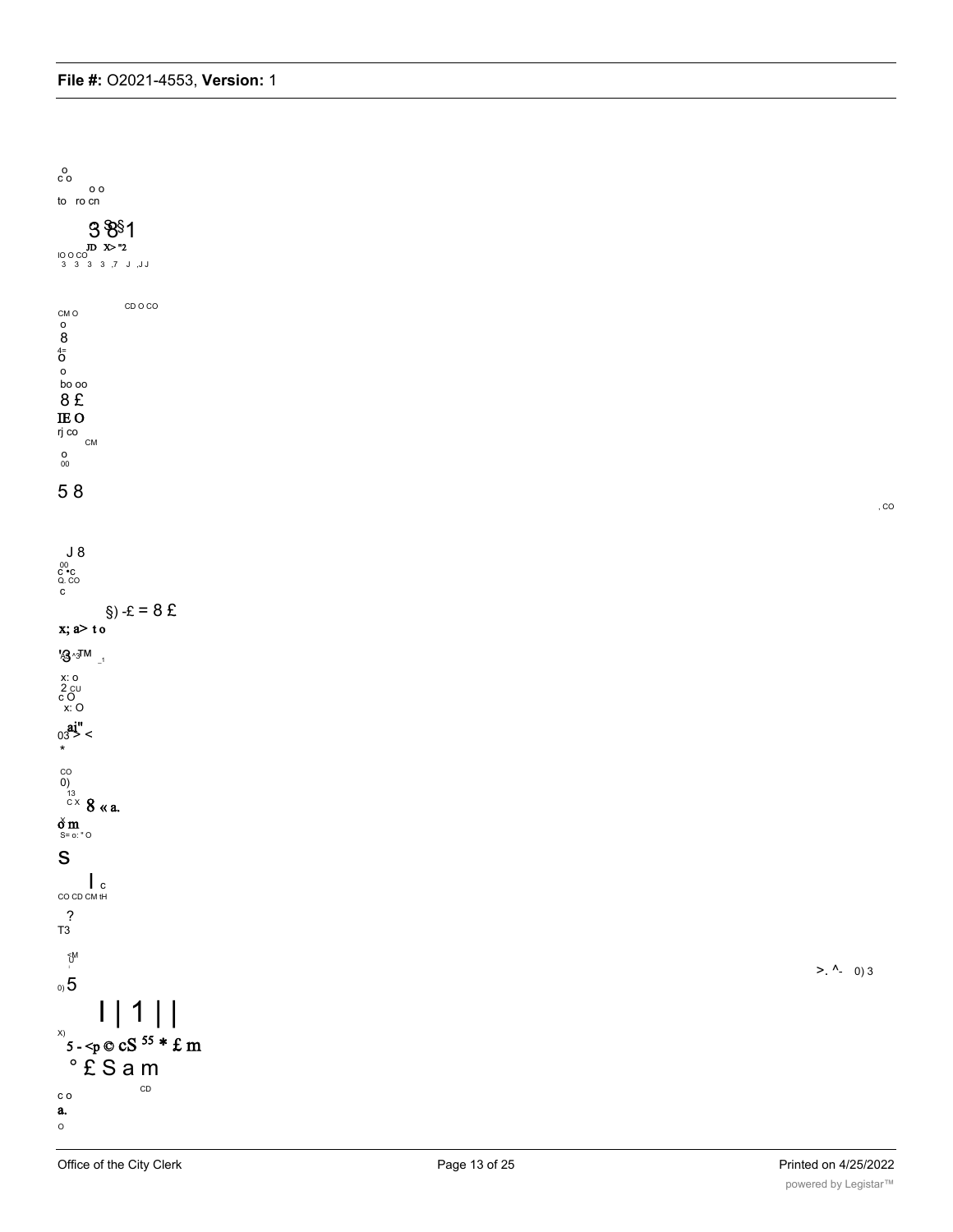

3. The Disclosing Party and, if the Disclosing Party is a legal entity, all of those persons or entities identified in Section 11(B)(1) of this EDS:

a. are not presently debarred, suspended, proposed for debarment, declared ineligible or voluntarily excluded from any transactions by any federal, state or local unit of government;

b. have not, during the 5 years before the date of this EDS, been convicted of a criminal offense, adjudged guilty, or had a civil judgment rendered against them in connection with: obtaining, attempting to obtain, or perfonning a public (federal, state or local) transaction or contract under a public transaction; a violation of federal or state antitrust statutes; fraud; embezzlement; theft; forgery; bribery; falsification or destruction of records; making false statements; or receiving stolen property;

c. are not presently indicted for, or criminally or civilly charged by, a governmental entity (federal, state or local) with committing any of the offenses set forth in subparagraph (b) above;

d. have not, during the 5 years before the date of this EDS, had one or more public transactions (federal, state or local) terminated for cause or default; and

e. have not, during the 5 years before the date of this EDS, been convicted, adjudged guilty, or found liable in a civil proceeding, or in any criminal or civil action, including actions concerning environmental violations, instituted by the City or by the federal government, any state, or any other unit of local government.

4. The Disclosing Party understands and shall comply with the applicable requirements of MCC Chapters 2-56 (Inspector General) and 2-156 (Governmental Ethics).

- T 5. Certifications (5), (6) and (7) concern:
	- the Disclosing Party;

· any "Contractor" (meaning any contractor or subcontractor used by the Disclosing Party in connection with the Matter, including but not limited to all persons or legal entities disclosed under Section IV, "Disclosure of Subcontractors and Other Retained Parties");

· any "Affiliated Entity" (meaning a person or entity that, directly or indirectly: controls the Disclosing Party, is controlled by the Disclosing Party, or is, with the Disclosing Party, under common control of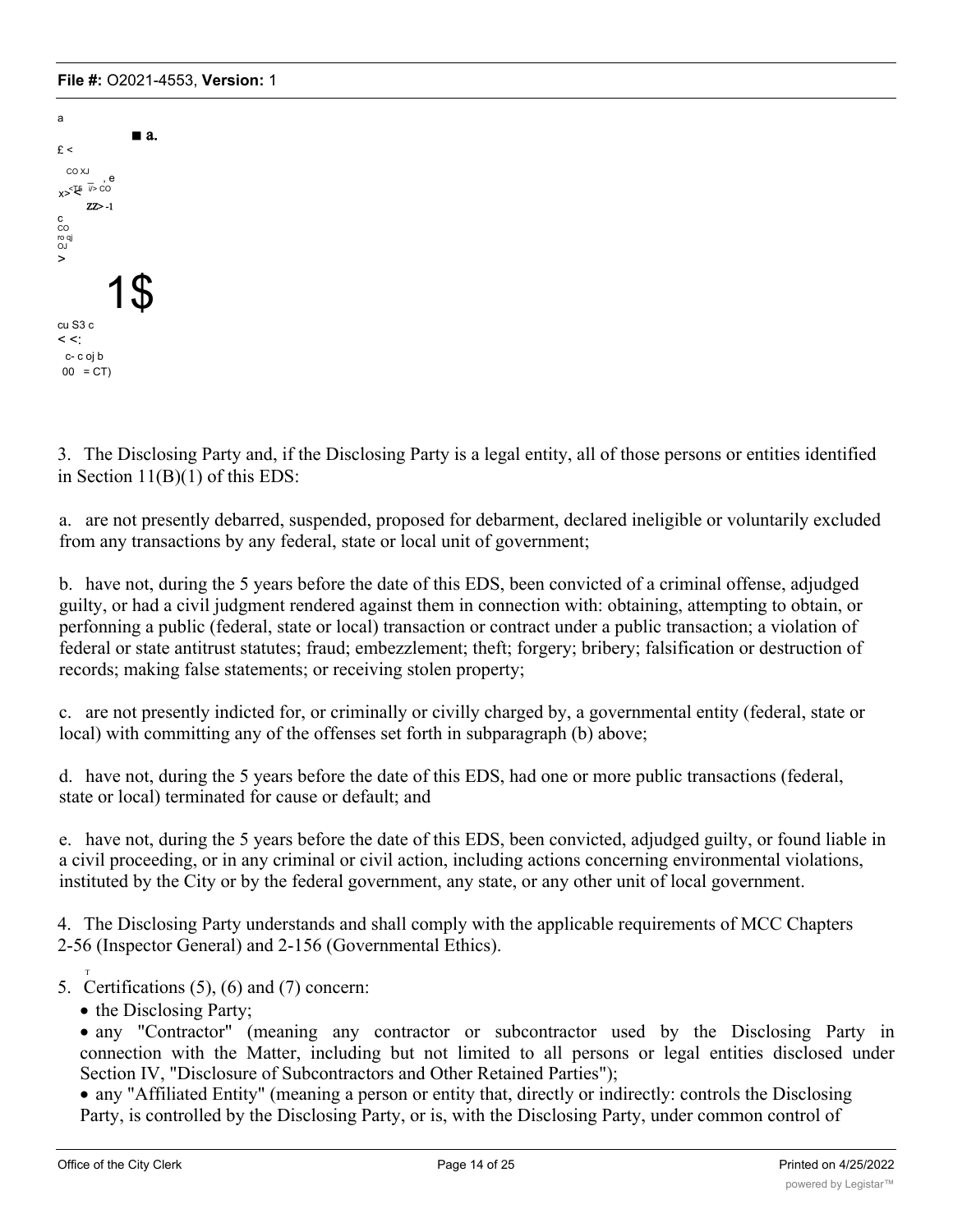another person or entity). Indicia of control include, without limitation: interlocking management or ownership; identity of interests among family members, shared facilities and equipment; common use of employees; or organization ofa business entity following the ineligibility ofa business entity to do business with federal or state or local government, including the City, using substantially the same management, ownership, or principals as the ineligible entity. With respect to Contractors, the term Affiliated Entity means a person or entity that directly or indirectly controls the Contractor, is controlled by it, or, with the Contractor, is under common control of another person or entity;

· any responsible official ofthe Disclosing Party, any Contractor or any Affiliated Entity or any other official, agent or employee ofthe Disclosing Party, any Contractor or any Affiliated Entity, acting pursuant to the direction or authorization ofa responsible official ofthe Disclosing Party, any Contractor or any Affiliated Entity (collectively "Agents").

Page 5 of 15

Neither the Disclosing Party, nor any Contractor, nor any Affiliated Entity of either the Disclosing Parly or any Contractor, nor any Agents have, during the 5 years before the date of this EDS, or, with respect to a Contractor, an Affiliated Entity, or an Affiliated Entity ofa Contractor during the 5 years before the date of such Contractor's or Affiliated Entity's contract or engagement in connection with the Matter:

a. bribed or attempted to bribe, or been convicted or adjudged guilty of bribery or attempting to bribe, a public officer or employee ofthe City, the State of Illinois, or any agency of the federal government or of any state or local government in the United States of America, in that officer's or employee's official capacity;

b. agreed or colluded with other bidders or prospective bidders, or been a party to any such agreement, or been convicted or adjudged guilty of agreement or collusion among bidders or prospective bidders, in restraint of freedom of competition by agreement to bid a fixed price or otherwise; or

c. made an admission of such conduct described in subparagraph (a) or (b) above that is a matter of record, but have not been prosecuted for such conduct; or

d. violated the provisions referenced in MCC Subsection 2-92-320(a)(4)(Contracts Requiring a Base Wage); (a)(5)(Debarment Regulations); or (a)(6)(Minimum Wage Ordinance).

6. Neither the Disclosing Party, nor any Affiliated Entity or Contractor, or any of their employees, officials, agents or partners, is barred from contracting with any unit of state or local government as a result of engaging in or being convicted of (1) bid-rigging in violation of 720 ILCS 5/33E-3; (2) bid-rotating in violation of 720 ILCS 5/33E-4; or (3) any similar offense of any state or ofthe United States of America that contains the same elements as the offense of bid-rigging or bid-rotating.

7. Neither the Disclosing Party nor any Affiliated Entity is listed on a Sanctions List maintained by the United States Department of Commerce, State, or Treasury, or any successor federal agency.

8. [FOR APPLICANT ONLY] (i) Neither the Applicant nor any "controlling person" [see MCC Chapter 1 -23, Article I for applicability and defined terms] of the Applicant is currently indicted or charged with, or has admitted guilt of, or has ever been convicted of, or placed under supervision for, any criminal offense involving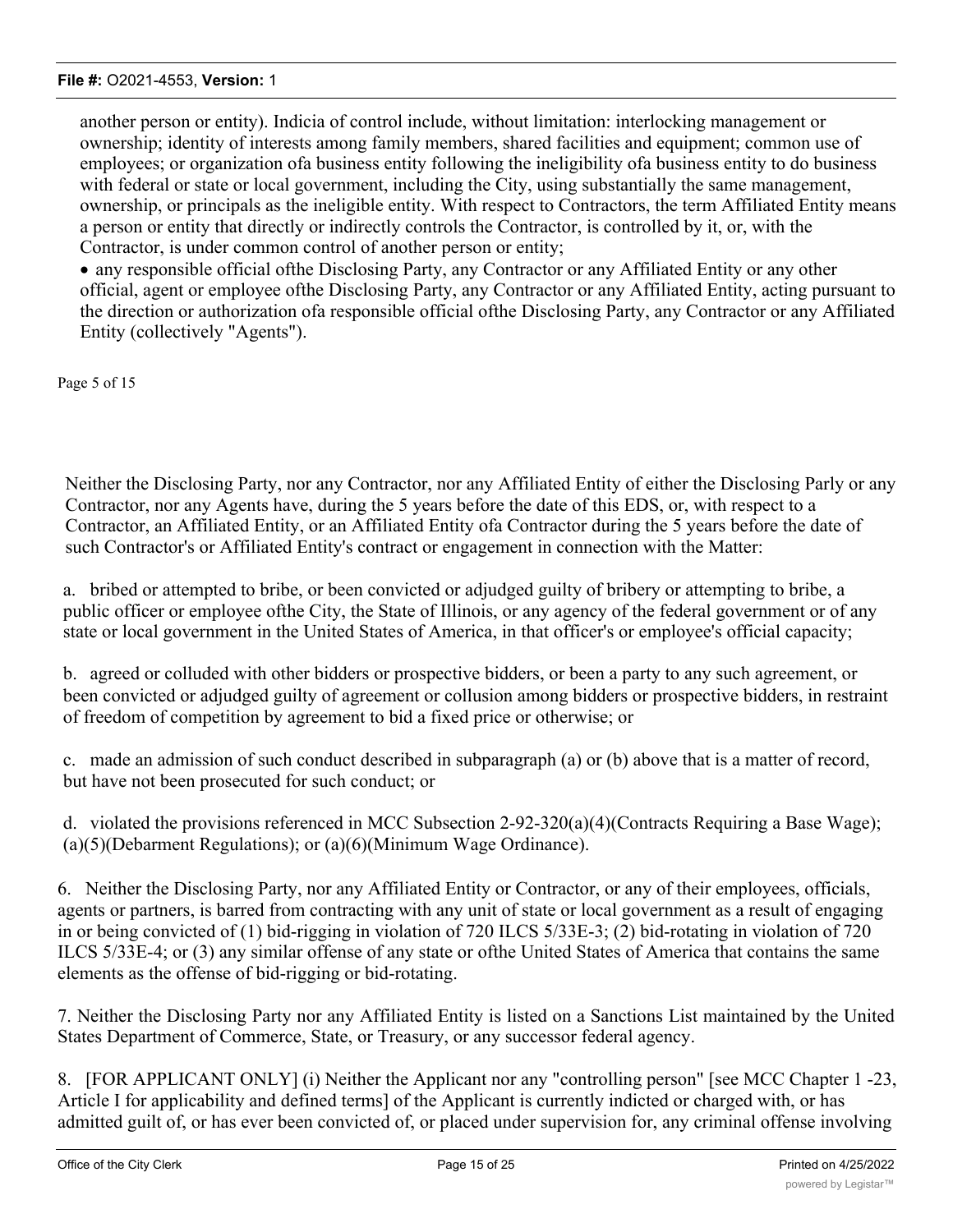actual, attempted, or conspiracy to commit bribery, theft, fraud, forgery, perjury, dishonesty or deceit against an officer or employee of the City or any "sister agency"; and (ii) the Applicant understands and acknowledges that compliance with Article I is a continuing requirement for doing business with the City. NOTE: If MCC Chapter 1-23, Article I applies to the Applicant, that Article's permanent compliance timeframe supersedes 5 year compliance timeframes in this Section V.

9. [FOR APPLICANT ONLY] The Applicant and its Affiliated Entities will not use, nor permit their subcontractors to use, any facility listed as having an active exclusion by the U.S. EPA on the federal System for Award Management ("SAM").

10. | FOR APPLICANT ONLY] The Applicant will obtain from any contractors/subcontractors hired or to be hired in connection with the Matter certifications equal in form and substance to those in Certifications (2) and (9) above and will not, without the prior written consent ofthe City, use any such

Ver.201 8-1 Page 6 oft 5

contractor/subcontractor that does not provide such certifications or that the Applicant has reason to believe has not provided or cannot provide truthful certifications.

1 I. If the Disclosing Party is unable to certify to any of the above statements in this Part B (Further Certifications), the Disclosing Party must explain below:

If the letters "NA," the word "None," or no response appears on the lines above, it will be conclusively presumed that the Disclosing Party certified to the above statements.

12. To the best ofthe Disclosing Party's knowledge after reasonable inquiry, the following is a complete list of all current employees ofthe Disclosing Party who were, at any time during the 12-month period preceding the date of this EDS, an employee, or elected or appointed official, of the City of Chicago (if none, indicate with "N/A" or "none").

fciMvg

13. To the best of the Disclosing Party's knowledge after reasonable inquiry, the following is a complete list of all gifts that the Disclosing Party has given or caused to be given, at any time during the 12-month period preceding the execution date of this EDS, to an employee, or elected or appointed official, ofthe City of Chicago. For purposes of this statement, a "gift" does not include: (i) anything made generally available to City employees or to the general public, or (ii) food or drink provided in the course of official City business and having a retail value ofless than \$25 per recipient, or (iii) a political contribution otherwise duly reported as required by law (if none, indicate with "N/A" or "none"). As to any gift listed below, please also list the name of the City recipient.

*t\j o*\*\-e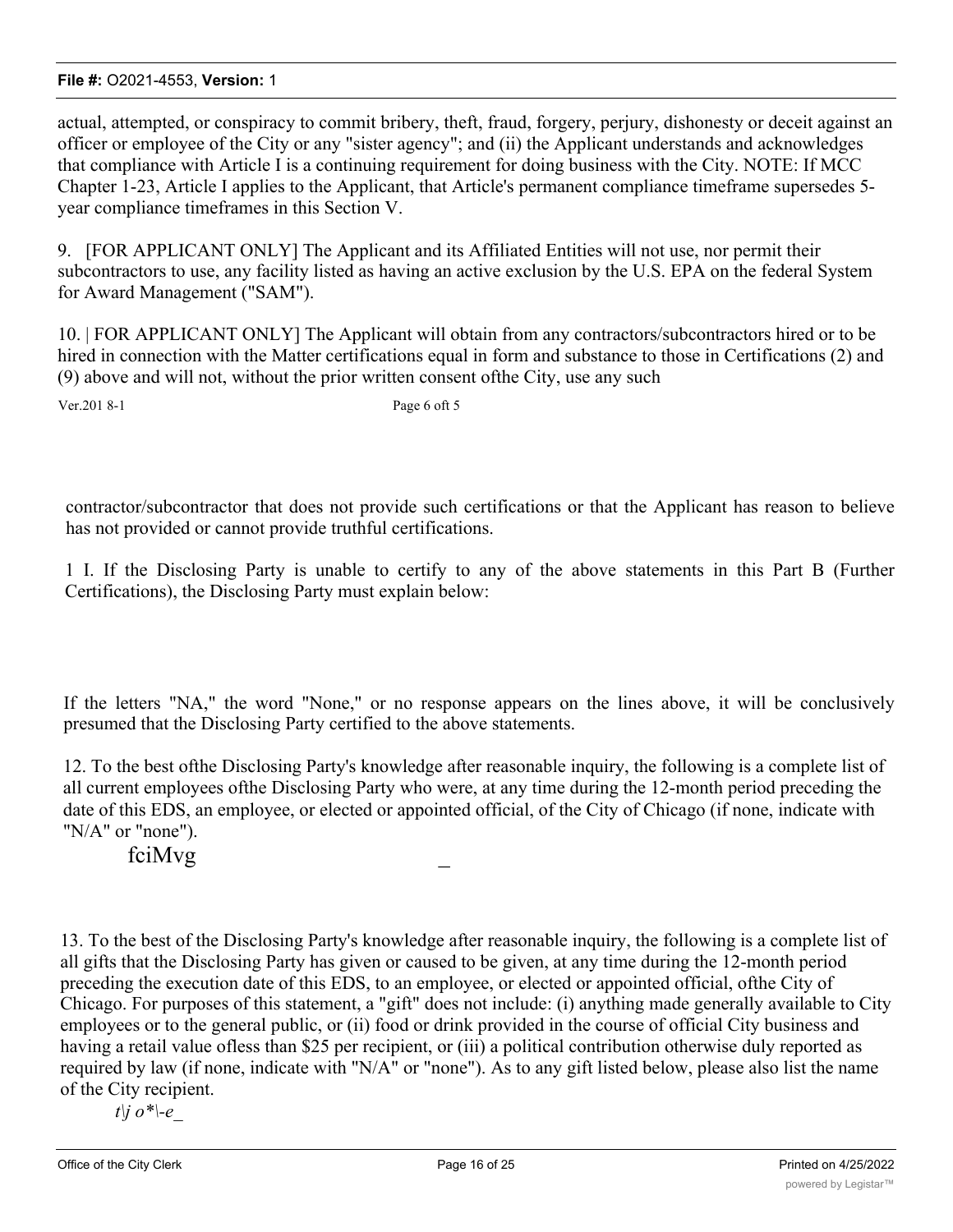#### C. CERTIFICATION OF STATUS AS FINANCIAL INSTITUTION

1. The Disclosing Party certifies that the Disclosing Party (check one)

[ ] is .pg is not

a "financial institution" as defined in MCC Section 2-32-455(b).

2. If the Disclosing Party IS a financial institution, then the Disclosing Party pledges:

"We are not and will not become a predatory lender as defined in MCC Chapter 2-32. We further pledge that none of our affiliates is, and none of them will become, a predatoiy lender as defined in MCC Chapter 2-32. We understand that becoming a predatory lender or becoming an affiliate ofa predatory lender may result in the loss ofthe privilege of doing business with the Cily."

Page 7 of 15

I f the Disclosing Party is unable to make this pledge because it or any of its affiliates (as defined in MCC Section 2-32-455(b)) is a predatory lender within the meaning of MCC Chapter 2-32, explain here (attach additional pages if necessary):

**/Va \_l**

If the letters " NA," the word "None," or no response appears on the lines above, it will be conclusively presumed that the Disclosing Party certified to the above statements.

# D. CERTIFICATION REGARDING FINANCIAL INTEREST IN CITY BUSINESS

Any words or terms defined in MCC Chapter 2-156 have the same meanings if used in this Part D.

1. In accordance with MCC Section 2-156-110: To the best ofthe Disclosing Party's knowledge after reasonable inquiry, does any official or employee of the City have a financial interest in his or her own name or in the name ofany other person or entity in the Matter?

[ ]Yes [^No

| NOTE: If you checked "Yes" to Item $D(1)$ , proceed to Items $D(2)$ and $D(3)$ . If you checked "No" to Item $D(1)$ , |  |
|-----------------------------------------------------------------------------------------------------------------------|--|
| skip Items $D(2)$ and $D(3)$ and proceed to Part E.                                                                   |  |

2. Unless sold pursuant to a process of competitive bidding, or otherwise permitted, no City elected official or employee shall have a financial interest in his or her own name or in the name of any other person or entity in the purchase of any property that (i) belongs to the City, or (ii) is sold for taxes or assessments, or (iii) is sold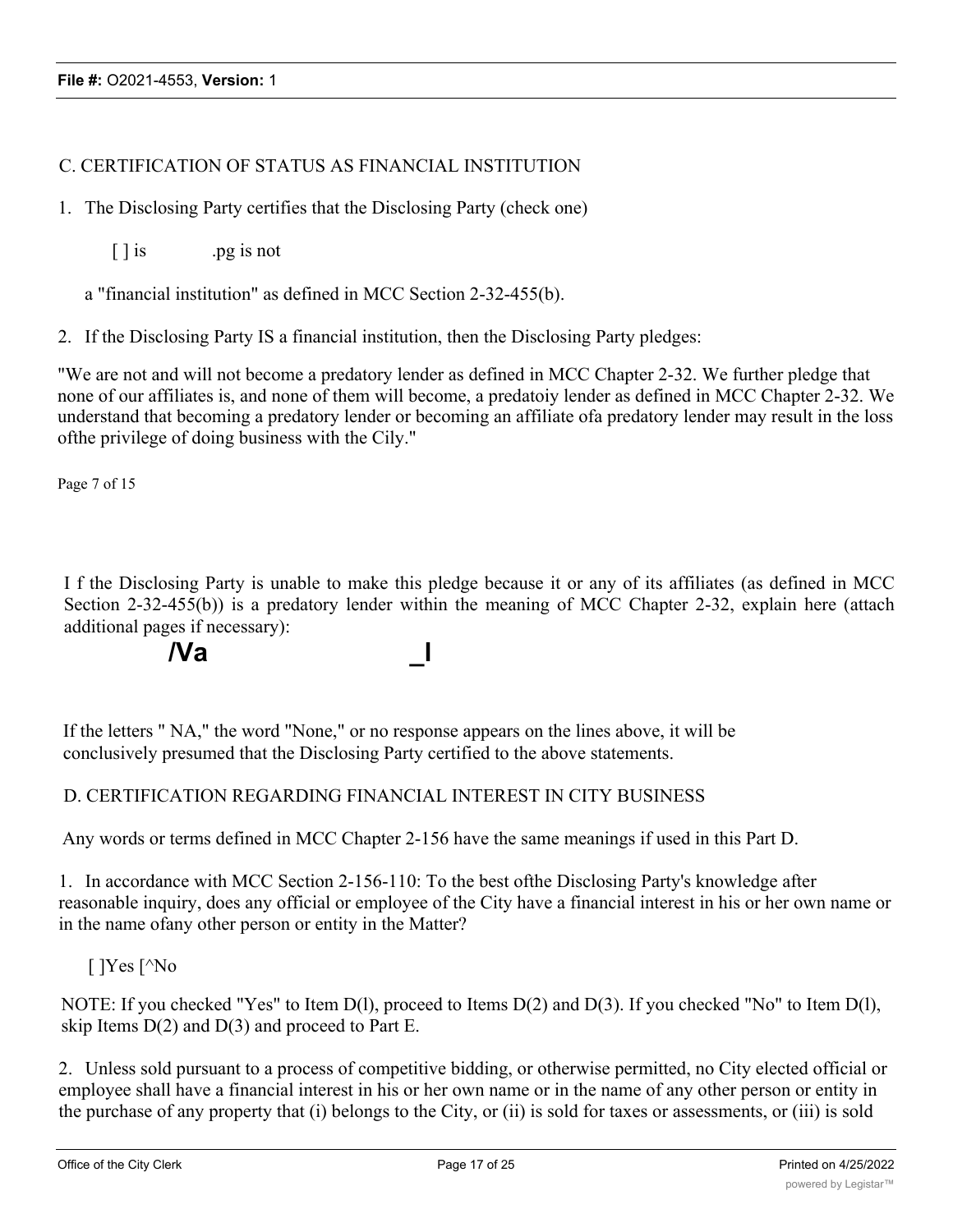by virtue of legal process at the suit ofthe City (collectively, "City Property Sale"). Compensation for property taken pursuant to the City's eminent domain power does not constitute a financial interest within the meaning of this Part D.

Does the Matter involve a City Property Sale?

 $[$  | Yes  $[$  | No

3. If you checked "Yes" to Item D(l), provide the names and business addresses of the City officials or employees having such financial interest and identify the nature ofthe financial interest:

Name Business Address Nature of Financial Interest

4. The Disclosing Party further certifies that no prohibited financial interest in the Matter will be acquired by any Cily official or employee.

Page 8 of 15

### E. CERTIFICATION REGARDING SLAVERY ERA BUSINESS

Please check either (1) or (2) below. If the Disclosing Party checks (2), the Disclosing Party must disclose below or in an attachment to this EDS all information required by (2). Failure to comply with these disclosure requirements may make any contract entered into with the City in connection with the Matter voidable by the City.

X 1 ■ The Disclosing Party verifies that the Disclosing Party has searched any and all records of the Disclosing Party and any and all predecessor entities regarding records of investments or profits from slavery or slaveholder insurance policies during the slavery era (including insurance policies issued to slaveholders that provided coverage for damage to or injury or death of their slaves), and the Disclosing Party has found no such records.

2. The Disclosing Party verifies that, as a result of conducting the search in step (1) above, the Disclosing Party has found records of investments or profits from slavery or slaveholder insurance policies. The Disclosing Party verifies that the following constitutes full disclosure of all such records, including the names ofany and all slaves or slaveholders described in those records:

### SECTION VI - CERTIFICATIONS FOR FEDERALLY FUNDED MATTERS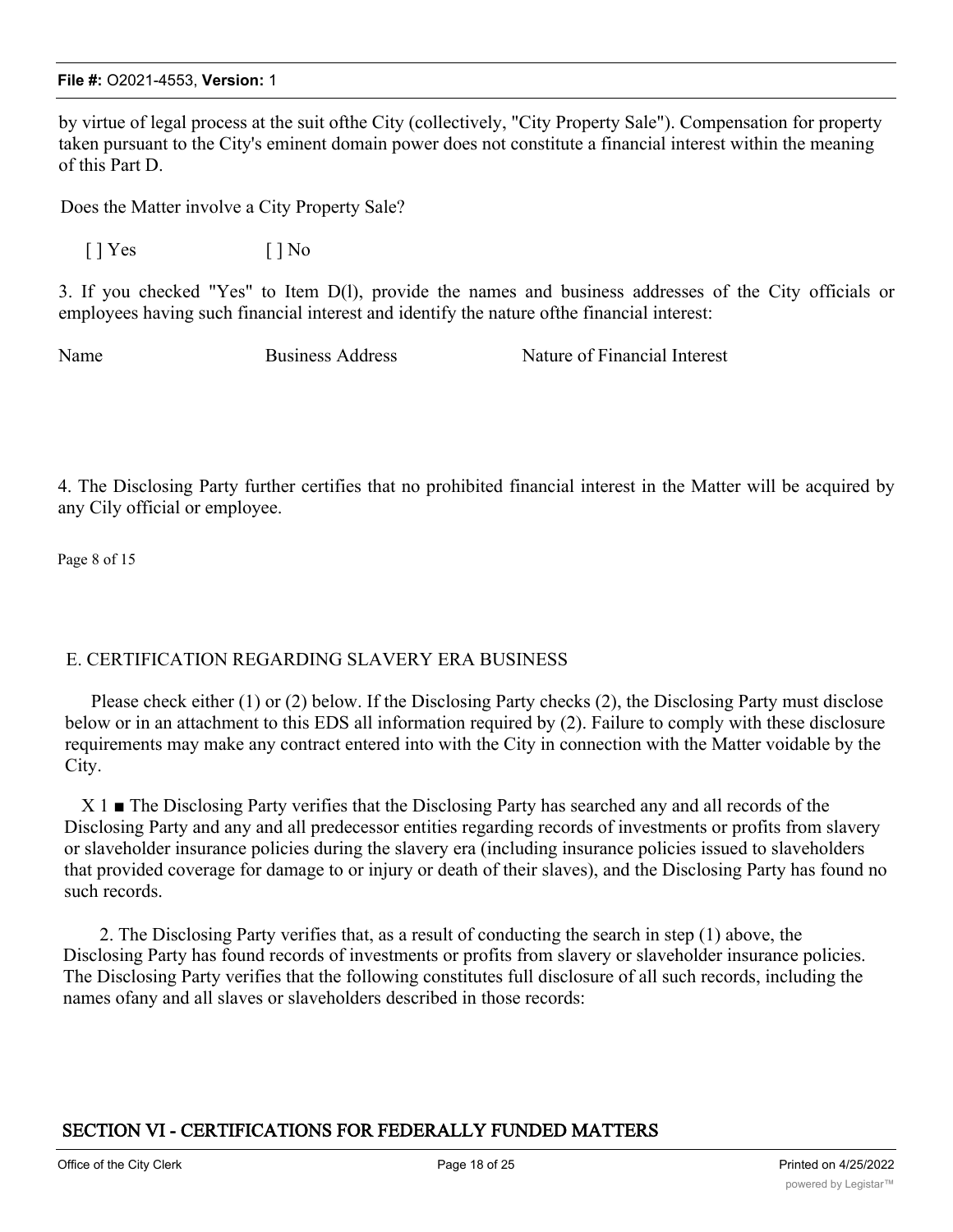NOTE: If the Matter is federally funded, complete this Section VI. If the Matter is not federally funded, proceed to Section VII. For purposes of this Section VI, tax credits allocated by the City and proceeds of debt obligations of the City are not federal funding.

# A. CERTIFICATION REGARDING LOBBYING

1. List below the names of all persons or entities registered under the federal Lobbying Disclosure Act of 1995, as amended, who have made lobbying contacts on behalf of the Disclosing Party with respect to the Matter: (Add sheets if necessary):

(If no explanation appears or begins on the lines above, or if the letters "NA" or if the word "None" appear, it will be conclusively presumed that the Disclosing Party means that NO persons or entities registered under the Lobbying Disclosure Act of 1995, as amended, have made lobbying contacts on behalf of the Disclosing Party with respect (o the Matter.)

2. The Disclosing Party has not spent and will not expend any federally appropriated funds to pay any person or entity listed in paragraph A(l) above for his or her lobbying activities or to pay any person or entity to influence or attempt to influence an officer or employee ofany agency, as defined by applicable federal law, a member of Congress, an officer or employee of Congress, or an employee Vcr.2018-1 Page 9 of 15

ofa member of Congress, in connection with the award ofany federally funded contract, making any federally funded grant or loan, entering into any cooperative agreement, or to extend, continue, renew, amend, or modify any federally funded contract, grant, loan, or cooperative agreement.

3. The Disclosing Party will submit an updated certification at the end of each calendar quarter in which there occurs any event that materially affects the accuracy of the statements and information set forth in paragraphs A(l) and A(2) above.

4. The Disclosing Party certifies that either: (i) it is not an organization described in section 501 (c)(4) ofthe Internal Revenue Code of 1986; or (ii) it is an organization described in section 501(c)(4) of the Internal Revenue Code of 1986 but has not engaged and will not engage in "Lobbying Activities," as that term is defined in the Lobbying Disclosure Act of 1995, as amended.

5. Tf the Disclosing Party is the Applicant, the Disclosing Party must obtain certifications equal in form and substance to paragraphs A(l) through A(4) above from all subcontractors before it awards any subcontract and the Disclosing Party must maintain all such subcontractors' certifications for the duration ofthe Matter and must make such certifications promptly available to the City upon request.

B. CERTIFICATION REGARDING EQUAL EMPLOYMENT OPPORTUNITY

If the Matter is federal regulations require the Matter is federal regulations require the Applicant and all proposed  $\alpha$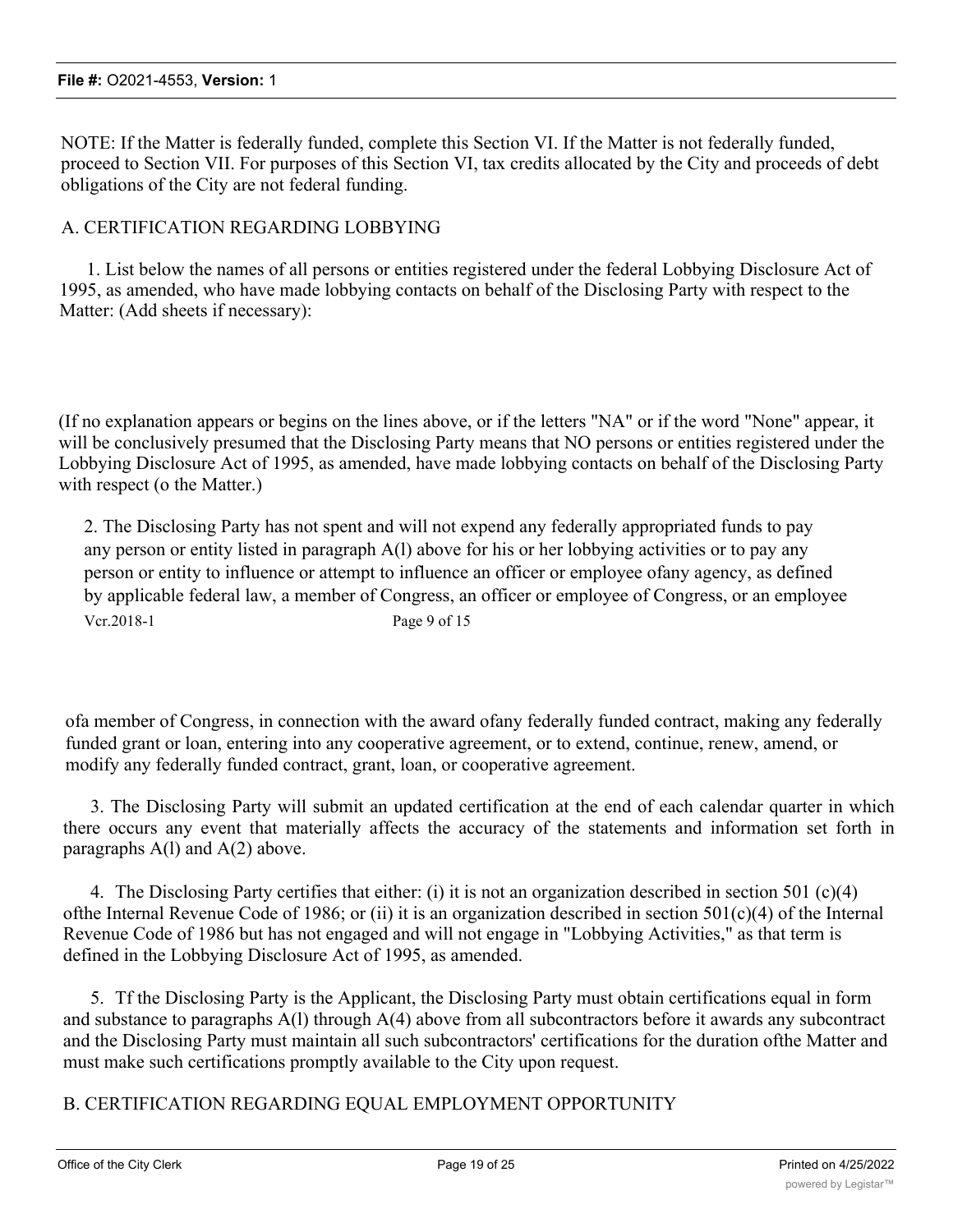| If the Matter is federally funded, federal regulations require the Applicant and all proposed<br>subcontractors to submit the following information with their bids or in writing at the outset of<br>negotiations.                      |                          |                               |  |  |  |  |  |
|------------------------------------------------------------------------------------------------------------------------------------------------------------------------------------------------------------------------------------------|--------------------------|-------------------------------|--|--|--|--|--|
| Is the Disclosing Party the Applicant?                                                                                                                                                                                                   |                          |                               |  |  |  |  |  |
| $\lceil$   Yes                                                                                                                                                                                                                           | $\lceil \cdot \rceil$ No |                               |  |  |  |  |  |
| If "Yes," answer the three questions below:                                                                                                                                                                                              |                          |                               |  |  |  |  |  |
| 1. Have you developed and do you have on file affirmative action programs pursuant to applicable federal<br>regulations? (See 41 CFR Part 60-2.)<br>$\lceil$   Yes                                                                       | $\lceil \cdot \rceil$ No |                               |  |  |  |  |  |
| 2. Have you filed with the Joint Reporting Committee, the Director of the Office of Federal Contract<br>Compliance Programs, or the Equal Employment Opportunity Commission all reports due under the applicable<br>filing requirements? |                          |                               |  |  |  |  |  |
| $[$   Yes                                                                                                                                                                                                                                |                          | [] No [] Reports not required |  |  |  |  |  |
| 3. Have you participated in any previous contracts or subcontracts subject to the equal<br>opportunity clause?                                                                                                                           |                          |                               |  |  |  |  |  |
| <b>JYes</b>                                                                                                                                                                                                                              | $\lceil  N_{0}$          |                               |  |  |  |  |  |
| If you checked "No" to question $(I)$ or $(2)$ above, please provide an explanation:                                                                                                                                                     |                          |                               |  |  |  |  |  |

Page 10 of 15

### SECTION VJI -- FURTHER ACKNOWLEDGMENTS AND CERTIFICATION

The Disclosing Party understands and agrees that:

A. The certifications, disclosures, and acknowledgments contained in this EDS will become part ofany contract or other agreement between the Applicant and the City in connection with the Matter, whether procurement, City assistance, or other City action, and are material inducements to the City's execution of any contract or talcing other action with respect to the. Matter. The Disclosing Party understands that it must comply with all statutes, ordinances, and regulations on which this EDS is based.

B. The City's Governmental Ethics Ordinance, MCC Chapter 2-156, imposes certain duties and obligations on persons or entities seeking City contracts, work, business, or transactions. The full text of this ordinance and a training program is available on line at www.citvofchicago <http://www.citvofchicago>. org/Ethics, and may also be obtained from the City's Board of Ethics, 740 N. Sedgwick St., Suite 500, Chicago, IL 60610, (312) 744 -9660. The Disclosing Party must comply fully with this ordinance.

C. If the City determines that any information provided in this EDS is false, incomplete or inaccurate, any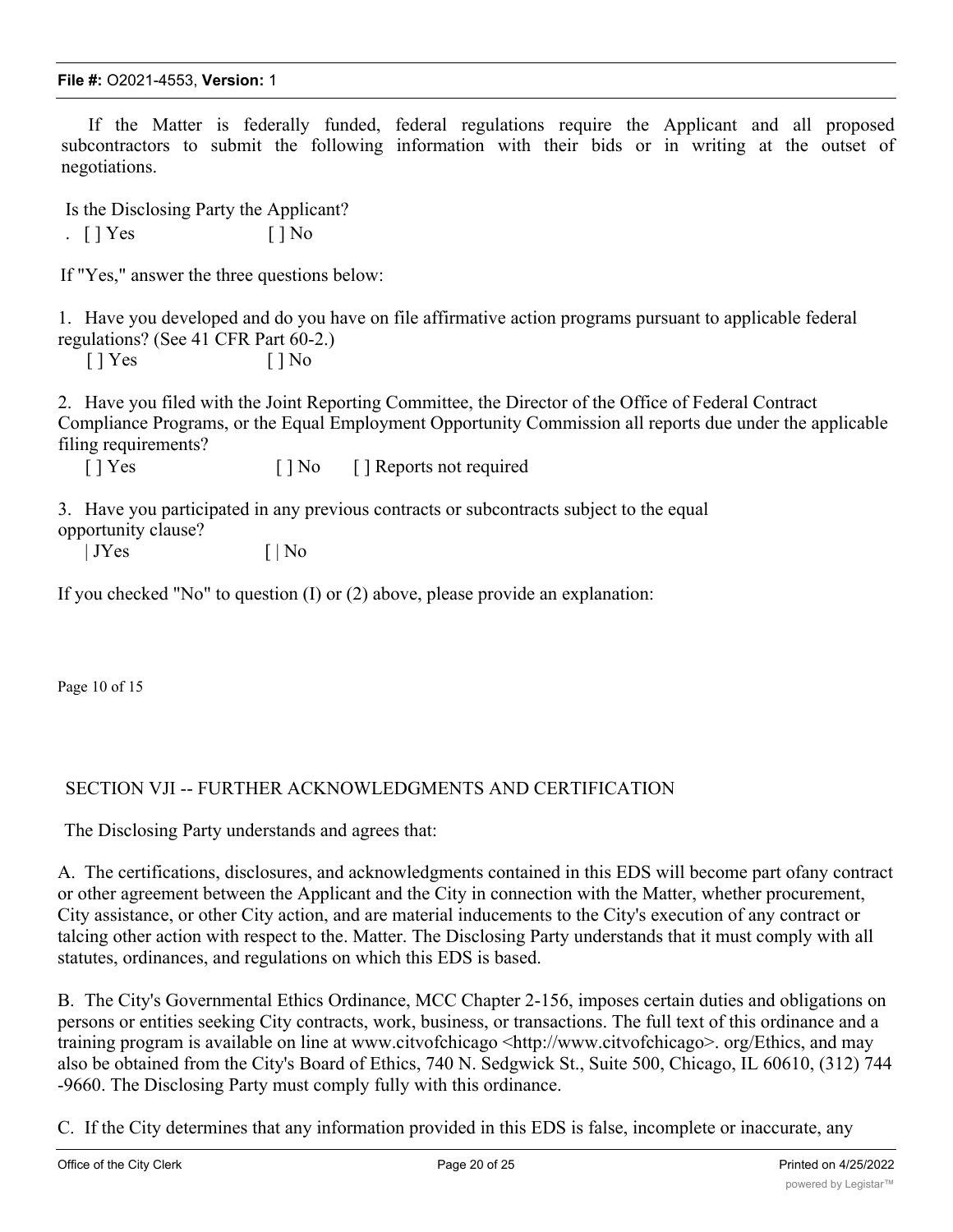contract or other agreement in connection with which it is submitted may be rescinded or be void or voidable, and the City may pursue any remedies under the contract or agreement (if not rescinded or void), at law, or in equity, including terminating the Disclosing Party's participation in the Matter and/or declining to allow the Disclosing Party to participate in other City transactions. Remedies at law for a false statement of material fact may include incarceration and an award to the City of treble damages.

D. It is the City's policy to make this document available to the public on its Internet site and/or upon request. Some or all of the information provided in, and appended to, this EDS may be made publicly available on the Internet, in response to a Freedom of Information Act request, or otherwise. By completing and signing this EDS, the Disclosing Party waives and releases any possible rights or claims which it may have against the City in connection with the public release of information contained in this EDS and also authorizes the City to verify the accuracy of any information submitted in this EDS.

E. The information provided in this EDS must be kept current. In the event of changes, the Disclosing Party must supplement this EDS up to the time the City takes action on the Matter. If the Matter is a contract being handled by the City's Department of Procurement Services, the Disclosing Party must update this EDS as the contract requires. NOTE: With respect to Matters subject to MCC Chapter 1-23, Article I (imposing PERMANENT INELIGIBILITY for certain specified offenses), the information provided herein regarding eligibility must be kept current for a longer period, as required by MCC Chapter 1-23 and Section 2-154-020.

Page 11 of IS **CERTIFICATION** 

Under penalty of perjury, the person signing below: (1) warrants that he/she is authorized to execute this CDS, and all applicable Appendices, on behalf ofthe Disclosing Party, and (2) warrants that all certifications and statements contained in this EDS, and all applicable Appendices, are true, accurate and complete as of the dale furnished to the City.

(Print or type exact legal name of Disclosing Party) *By: ^^tdiLj^MjU-*

(Sign here) (Print or type name of person

signing) (Print or type title of person signing)

*Signed and sworn to before me on (date) S\*j>. % , 1\*\*4*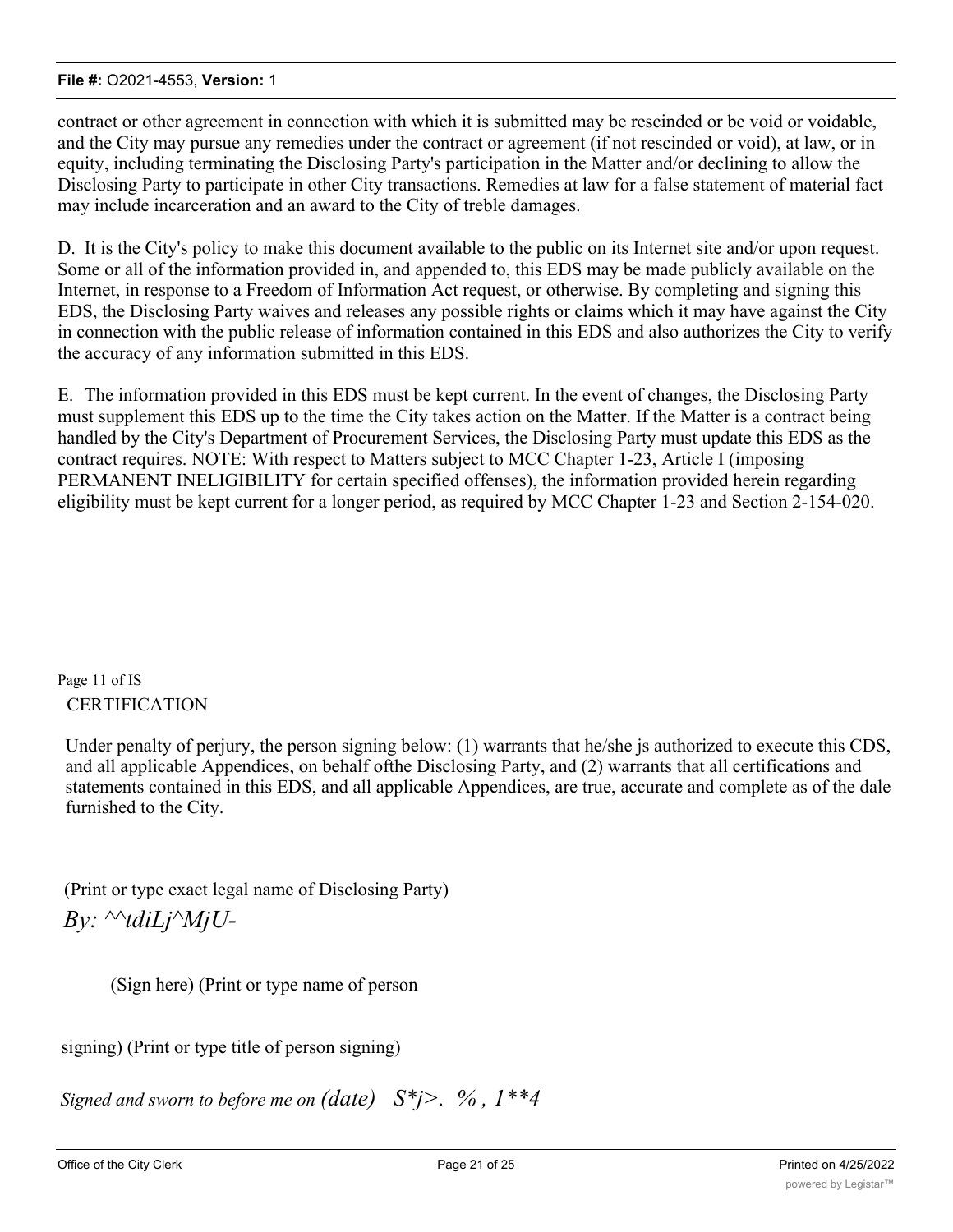# at *A*

. County,  $/H$ )hvft% (state).

Notary Public/, Commission expires:

/LEANA CAROLINA JUAflEZ

OFFICIAL SEAL Notary Public, State ol Illinois My Commission Expires September 28, 2021

Pago 12 of 15

### CITY OF CHICAGO ECONOMIC DISCLOSURE STATEMENT AND AFFIDAVIT APPENDIX A

# FAMILIAL RELATIONSHIPS WITH ELECTED CITY OFFICIALS AND DEPARTMENT HEADS

# This Appendix is to be completed only by (a) the Applicant, and (b) any legal entity which has a direct ownership interest in the Applicant exceeding 7.5%. It is not to be completed by any legal entity which has only an indirect ownership interest in the Applicant.

Under MCC Section 2-154-015, the Disclosing Party must disclose whether such Disclosing Party or any "Applicable Party" or any Spouse or Domestic Partner thereof currently has a "familial relationship" with any elected city official or department head. A "familial relationship" exists if, as of the date this EDS is signed, the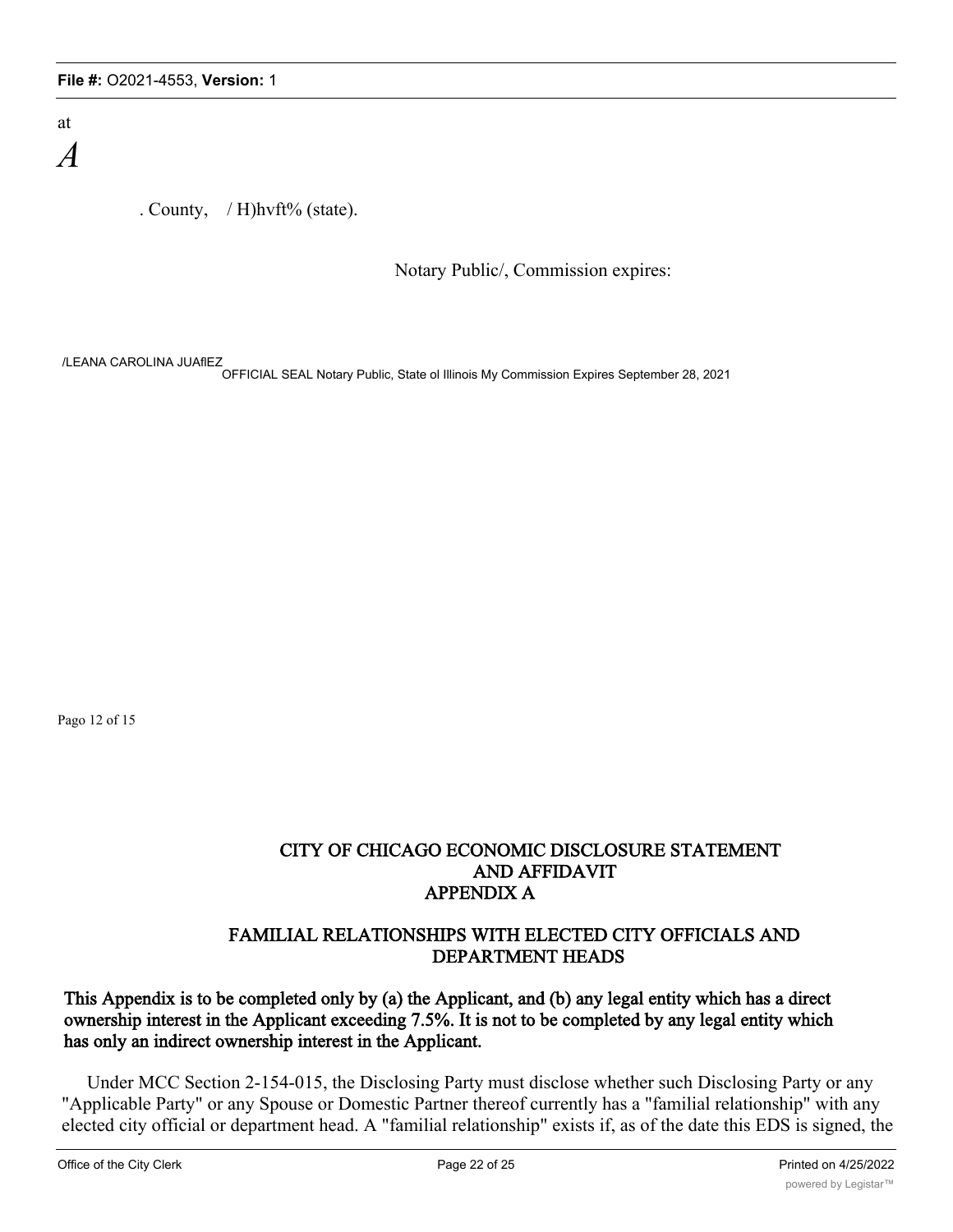Disclosing Party or any "Applicable Party" or any Spouse or Domestic Partner thereof is related to the mayor, any alderman, the city clerk, the city treasurer or any city department head as spouse or domestic partner or as any of the following, whether by blood or adoption: parent, child, brother or sister, aunt or uncle, niece or nephew, grandparent, grandchild, father-in-law, mothcr-in-law, son-in-law, daughter-in-law, stepfather or stepmother, stepson or stepdaughter, stepbrother or stepsister or half-brother or half-sister.

"Applicable Party" means (1) all executive officers ofthe Disclosing Party listed in Section I1.B.1 .a., if the Disclosing Party is a corporation; all partners ofthe Disclosing Party, if the Disclosing Party is a general partnership; all general partners and limited partners ofthe Disclosing Party, if the Disclosing Party is a limited partnership; all managers, managing members and members of the Disclosing Party, if the Disclosing Party is a limited liability company; (2) all principal officers of the Disclosing Party; and (3) any person having more than a 7.5% ownership interest in the Disclosing Party. "Principal officers" means the president, chief operating officer, executive director, chief financial officer, treasurer or secretary of a legal entity or any person exercising similar authority.

Docs the Disclosing Party or any "Applicable Party" or any Spouse or Domestic Partner thereof currently have a "familial relationship" with an elected city official or department head?

# [ ] Yes pcTNo

If yes, please identify below (1) the name and title of such person, (2) the name ofthe legal entity to which such person is connected; (3) the name and title ofthe elected city official or department head to whom such person has a familial relationship, and (4) the precise nature of such familial relationship.

Page 13 of!5

# CITY OF CHICAGO ECONOMIC DISCLOSURE STATEMENT AND AFFIDAVIT APPENDIX B

# BUILDING CODE SCOFFLAW/PROBLEM LANDLORD CERTIFICATION

This Appendix is to be completed only by (a) the Applicant, and (b) any legal entity which has a direct ownership interest in the Applicant exceeding 7.5% (an "Owner"). It is not to be completed by any legal entity which has only an indirect ownership interest in the Applicant.

1. Pursuant to MCC Section 2-154-010, i.s the Applicant or any Owner identified as a building code scofflaw or problem landlord pursuant to MCC Section 2-92-416?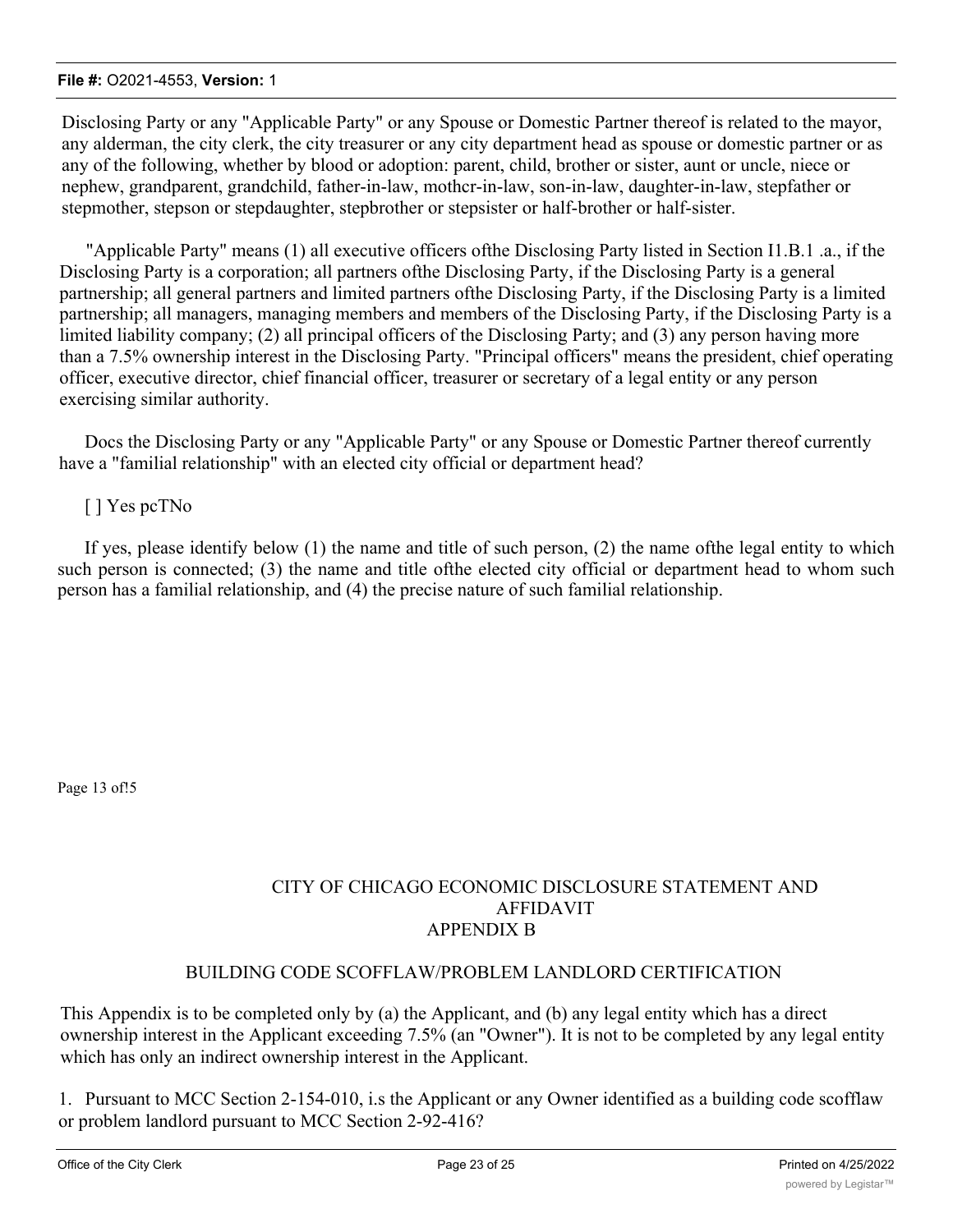[ ] Yes No

2. If the Applicant is a legal entity publicly traded on any exchange, is any officer or director of the Applicant identified as a building code scofflaw or problem landlord pursuant to MCC Section 2-92-416?

[ ] Yes [ ] No fX] The Applicant is not publicly traded on any exchange.

3. If yes to (I) or (2) above, please identify below the name of each person or legal entity identified as a building code scofflaw or problem landlord and the address of each building or buildings to which the pertinent code violations apply.

Page 14 of"15

# CITY OF CHICAGO ECONOMIC DISCLOSURE STATEMENT AND AFFIDAVIT APPENDIX C

# PROHIBITION ON WAGE & SALARY HISTORY SCREENING - CERTIFICATION

This Appendix is to be completed only by an Applicant that is completing this EDS as a "contractor" as defined in MCC Section 2-92-385. That section, which should be consulted (www.amlegal.com <http://www.amlegal.com>), generally covers a party to any agreement pursuant to which they: (i) receive City of Chicago funds in consideration for services, work or goods provided (including for legal or other professional services), or (ii) pay the City money for a license, grant or concession allowing them to conduct a business on Cily premises.